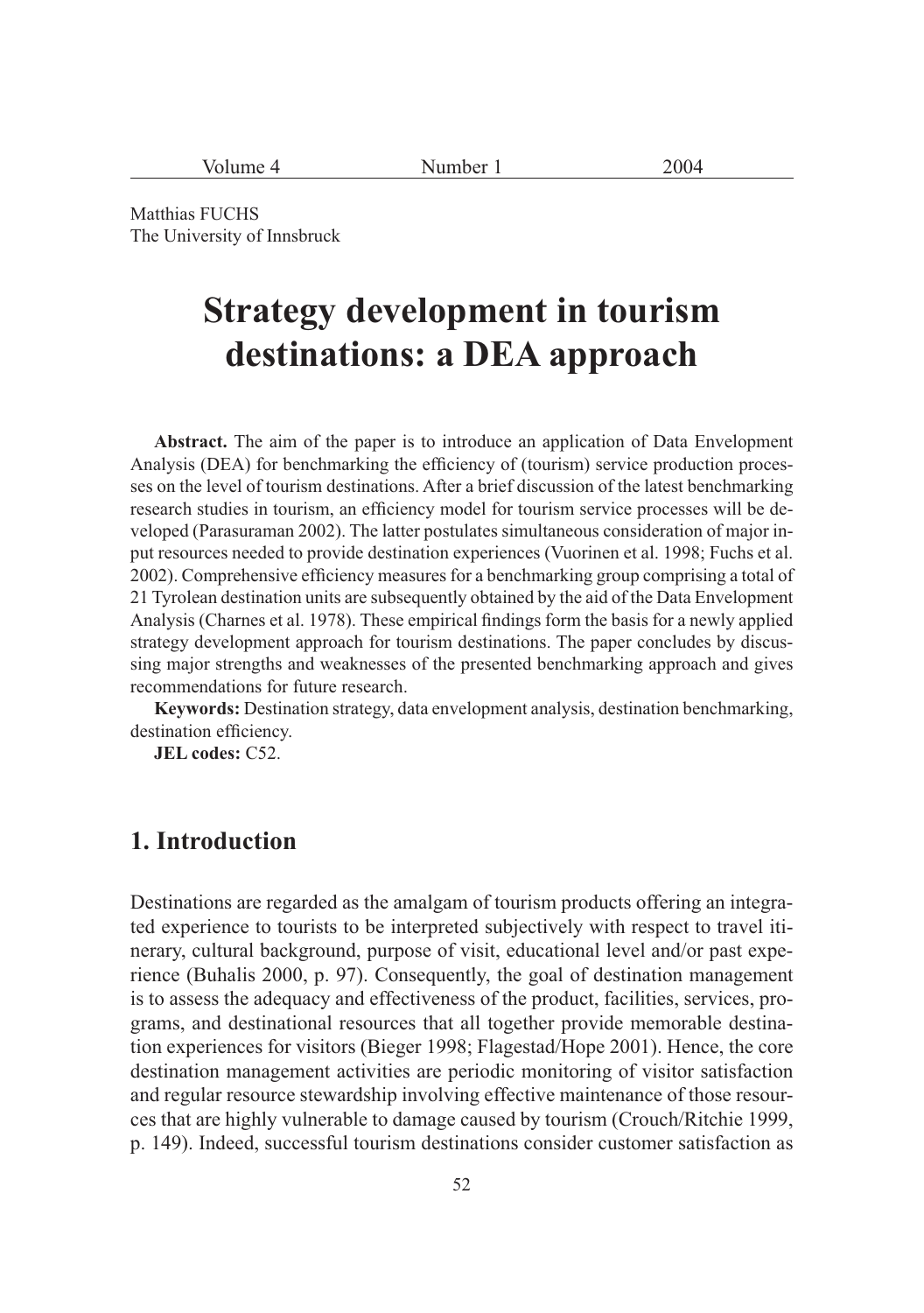the most important source of their competitive advantage. Tourist satisfaction is regarded as a customer-driven measure of destination performance where the customer is the main source of information for identifying those *standards* that should be established in order to close potential performance gaps (Weiermair/Fuchs 1998; Kozak 2002).

As a quality management and improvement technique, benchmarking is defined as such '*standard* against which something can be measured or judged' (Camp 1989a, p. 248). Benchmarking is also thought of as the 'search for industry best practice that leads to superior performance' (Camp 1989b, p. 68). Similarly, Vaziri (1992) states that benchmarking is a continuous process comparing an organisation's performance against that of the best in the industry considering critical consumer needs and determining what should be improved. Some authors identified its benefits fourfold as showing organizations how to better meet customer needs, identifying their strengths and weaknesses, stimulating the continuous operational improvement and finally creating innovative ideas in a cost-effective way (Karlof/ Ostblom 1994; Mentzer et al. 1995; Cox/Thompson 1998). Despite small differences, benchmarking definitions have one common theme: The continuous measurement and improvement of an organisation's performance against the best in the industry to obtain information about new working methods or successful practices. Thus, benchmarking approaches are built upon performance comparison, gap identification and change management process (Kozak 2002, p. 499).

## **2. Benchmarking in tourism**

Benchmarking studies have been applied most notably to the manufacturing industry by stressing the link to total quality management (Johns et al. 1996). The few existing examples of benchmarking within the tourism industry are mainly those involving hotel operations (Morey/Dittman 1995; Boger et al. 1999; Wöber 2000) or applications in food and beverage management (Siguaw/Enz 1999). However, valuable benchmarking studies were recently performed also within the context of destinations (Thomason et al. 1999; Go/Govers 2000; Fuchs et al. 2002; Kozak 2002; Fuchs/Weiermair 2004). For instance, Kozak and Rimmington (1998, p. 184) have argued that there is considerable potential for improving service quality by means of benchmarking not only within the small tourism business sector, but also within tourist destinations. Particularly, they suggest: 'Benchmarking of a small organization against another is unlikely to make a real impact on destination image and tourist satisfaction […]; whereas destinations can benchmark the extent and quality of the small business component of their offering and plan strategically to develop it effectively, while tourists are likely to experience greater levels of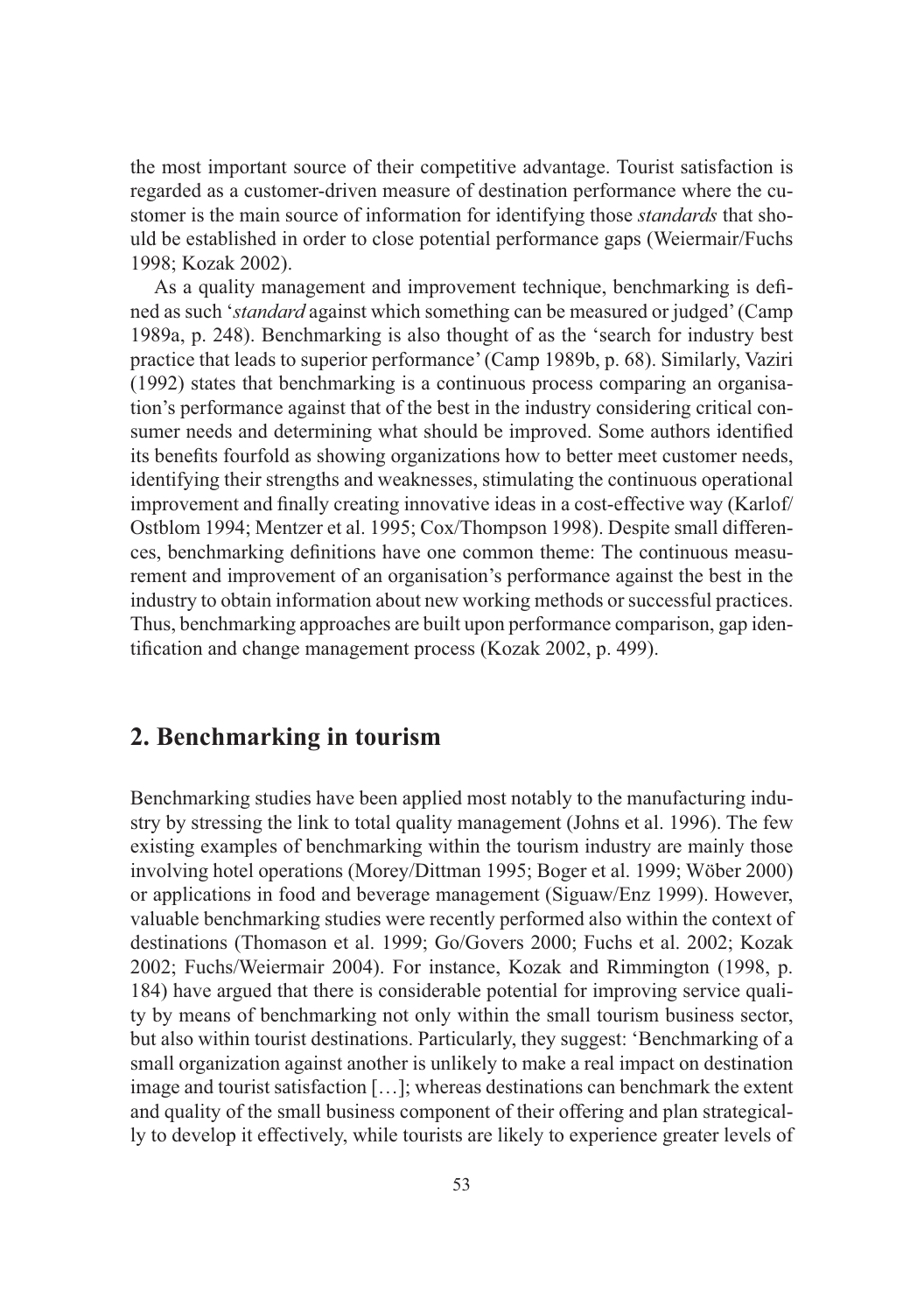satisfaction' (Kozak/Rimmington 1998, p. 185/187). Obviously, tourists may also benefit from a clearer indication of the services to be offered, so that their expectations can be matched more closely with performance which in turn can increase their satisfaction with the destination (ibid. 1998, p. 184).

#### *2.1. Efficiency benchmarking in tourism*

Productivity is the key determinant of value being closely related to those factors which influence value, namely quality, service and price (Heskett 1990). As benchmarking issues are closely tied up with productivity comparisons, efficiency is expressed as the ratio of outputs to input resources of a productive unit *compared* to others (Hawdon/Hodson 1996). But in tourism, because of the nature of the tourism product, the measuring of efficieny is not without its problems and traditional productivity concepts will be less precise (Fuchs 2002b). The main obstacles with comparative productivity measurement in tourism are known as the definition problem, relating to the intangibility of the tourism output; the measurement problem, asking which units of measurement are appropriate; and the *ceteris paribus* problem, which makes comparing one tourism unit with another, or even the same unit over time, difficult to do (Jones/Hall 1996, p. 227; Fuchs 2002b). Historically, productivity is a construct of the manufacturing industry but applied to service industries. Partially, this has been possible because some services show elements of manufacturing in them (e.g. production-lining and/or the industrialisation of services). Nevertheless, it is not very helpful to think of services in terms of manufacturing, as both, manufacturing as well as service operations process some combination of the three principal productive elements, namely: material, information and people. Thus, for intensive people-processing operations (such as tourism) an only material focused conception of productivity is likely to be inappropriate, if not downright misleading (ibid. 1996, p. 228). Despite such reservations, productivity within tourism has up to date been considered at two broad levels: At the macro level, productivity considers the industry as a whole enabling policy makers and economists to compare one sector with another and/or to evaluate productivity improvements over time (e.g. Mayrhuber et al. 1998). Other studies have been carried out at the organisational level, in which the productivity of the firm is the focus of interest – usually the relative efficiency of one firm compared with another or the efficiency of one firm over time (see for example Witt/Witt 1989; Ball 1994; Johns 1996; Wöber 2000/02). Another common goal is the comparison of operating units within a chain (e.g. franchise) or affiliated group (Ball 1996; Fuchs 2002a). To summarize, the problems of efficiency measurement in tourism stem from the characteristics of services which have already been identified by Sasser et al. (1978):

*• simultaneity* refers to the fact that customers must be present for the service to be provided, so that production and consumption are simultaneous;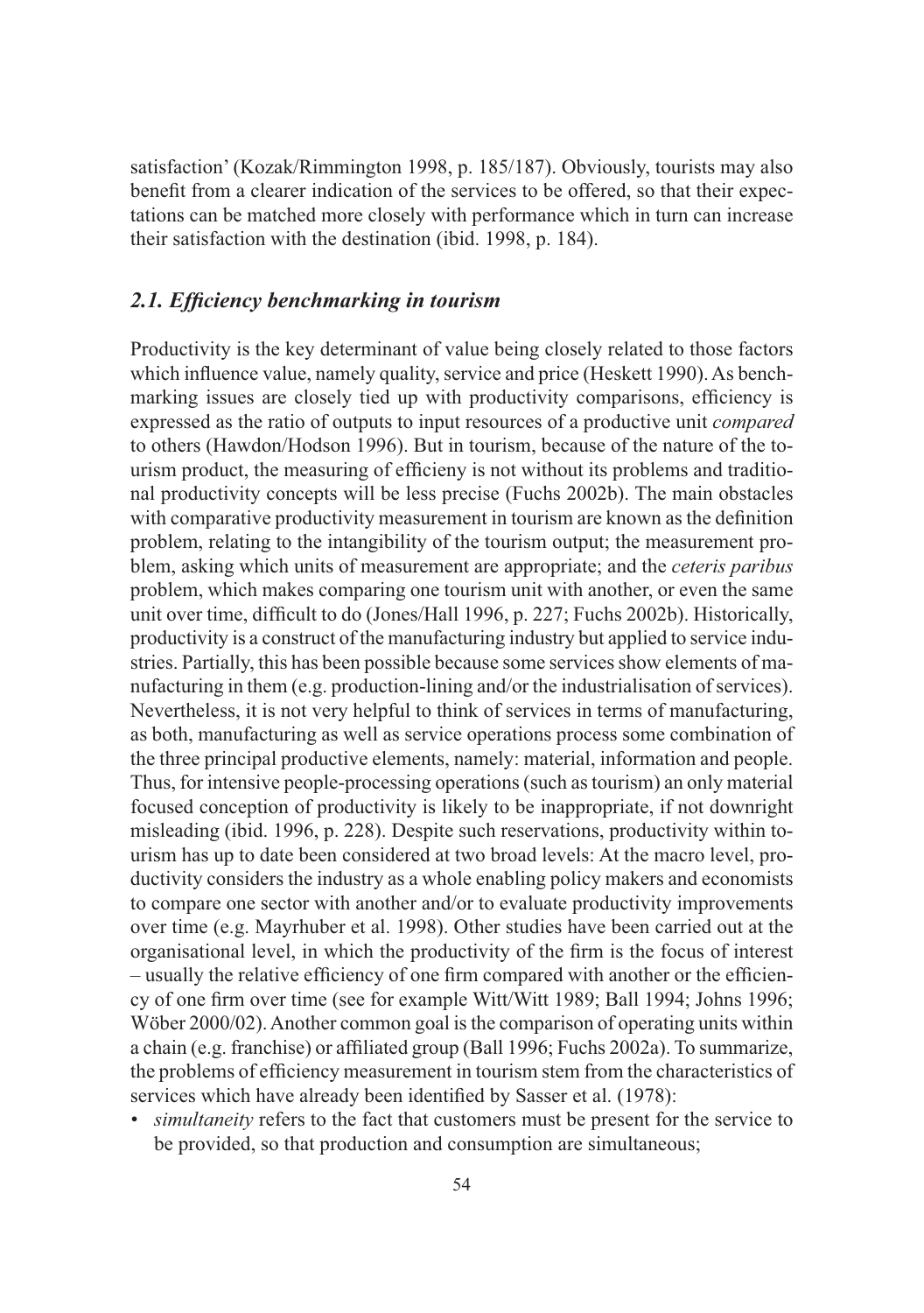- *perishability* means that services have only little or no shelf-life; this is leading to the cliché that a restaurant seat not sold today cannot be sold tomorrow;
- *intangibility* of services represents the measurement problem, if it is not possible to quantify output, it is difficult to measure productivity simply as the ratio of input to output (Jones/Hall 1996, p. 229);
- *heterogeneity* means that customers react to service experiences in their own individual way; again, the measurement of output is almost impossible as each customer purchases in effect a very unique experience (ibid. 1996, p. 229).

#### *2.2. An efficiency framework for tourism destinations*

Already in the 1980s, the manufacturing view began to be questioned by researchers in the business and operations management field (Heskett 1990). Gummesson identified a general shift away from the manufacturing paradigm based on goods towards the service paradigm derived largely from marketing and modern quality management (Gummesson 1994). The *customer processing* part of service operations is the central aspect of the new paradigm: It is as much an outcome of the work of the consumer as of the server, acknowledging that in paying for the service, customers are paying for something that they themselves help to produce (Jones/ Hall 1996, p. 235). The quality of this outcome is mainly determined by both the interpersonal interaction between server and consumer as well as the value adding capability of the encounter as it assists in the making of choices, adaptation and customisation (Fitzsimmons/Fitzsimmons 2001; Parasuraman 2002). Also in the eyes of tourists, destinational services provide benefits, the value of which becomes the function of the elusive characteristics of service quality. Thus, from a destination management perspective they generate income while consuming resources. Figure 1 presents an efficiency framework for tourism destinations. It captures the company and the customer perspective of productivity and portrays the central role of service quality linking the two (Parasuraman 2002; Fuchs et al. 2002). Inputs provided by both the destination and tourists influence service quality, which in turn affects outputs as viewed from a destination and customer perspective.

Relationship 1, in line with the resource-based approach, captures the notion that as destinations channel more resources into the provision of services, tourists input should decline (Grant 1991; Mahoney/Pandian 1992)<sup>1</sup>. The moderating effect proposed by the market-based view of strategy and represented by link 2 suggests that the extent to which changes in destination inputs trigger changes in customer inputs will depend on how the destination can allocate available inputs (Porter

<sup>1</sup> The *resource-based view* suggests that competitive advantage is mainly derived from both the ownership of valuable resources which allows a performance better or cheaper than that of competitors as well as the building up of core competencies in order to combine various types of resources (Wernerfelt 1984; Von Krogh/Roos 1992; Collis/Montgomery 1995).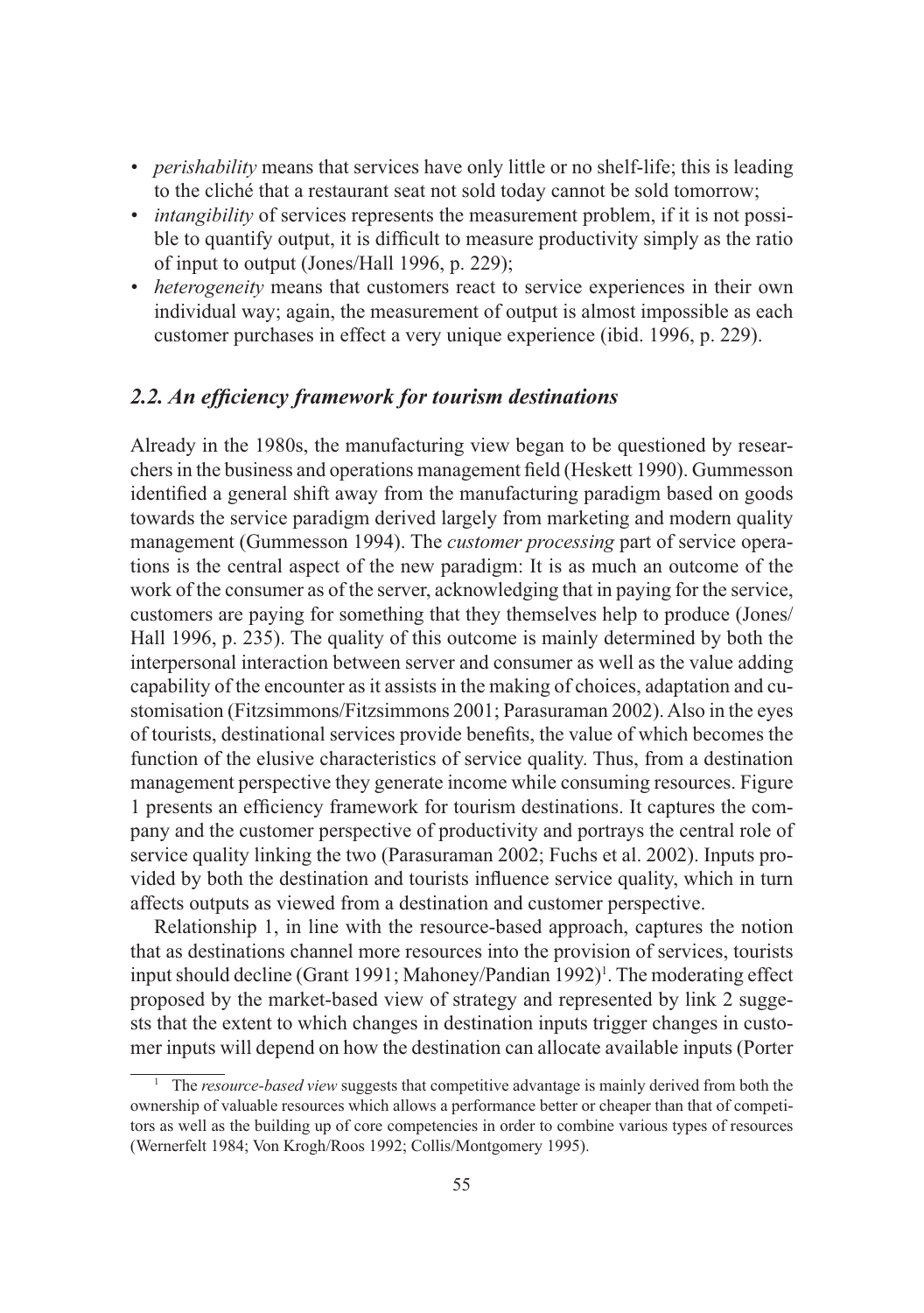

**Figure 1. Destination Efficiency Framework** adapted: Parasuraman 2002, p. 8

1980, 1985; Osterloh/Frost 1996)<sup>2</sup>. Finally, relationship 3 demonstrates the positive impact of tourists' output on the output of tourist destinations (Parasuraman 2002, p. 8). Optimising tourism service quality, consequently, has two effects: On the one hand it should improve and/or secure the quality perceived by tourists. On the other hand it should make the conversion of destination inputs to outputs more efficient. Thus, destination management has to improve its multidimensional output rates and to control related resource inputs. Moreover, it may be argued that tourism services are produced by many subsystems that *jointly* deliver these services along a given destination service chain (Heskett 1990). In economic language, subsystems within destinations combine a number of input resources in order to transform them to desired output levels. Consequentely, both input resources as well as the economic output of these production-consumption processes should be considered simultaneously by comprehensive destination efficiency measures. A highly valuable technique to benchmark operational efficiencies of service units

<sup>2</sup> Porter (1980) looks at the firm as a collection of interrelated economic activities which require different resources to perform. Thus, the *configuration* of economic activities is the essential strategic task by relating an industrial organisation to its market environment concerning power and profitability (Flagestad/Hope 2001, p. 447). To summarise, competitive advantages according to the *resource-base view* emerge mainly from the heterogeneity of resources, whereas the *market-based view* focuses on their purposeful differentiation (Løwendahl/Revang 1997, p. 3).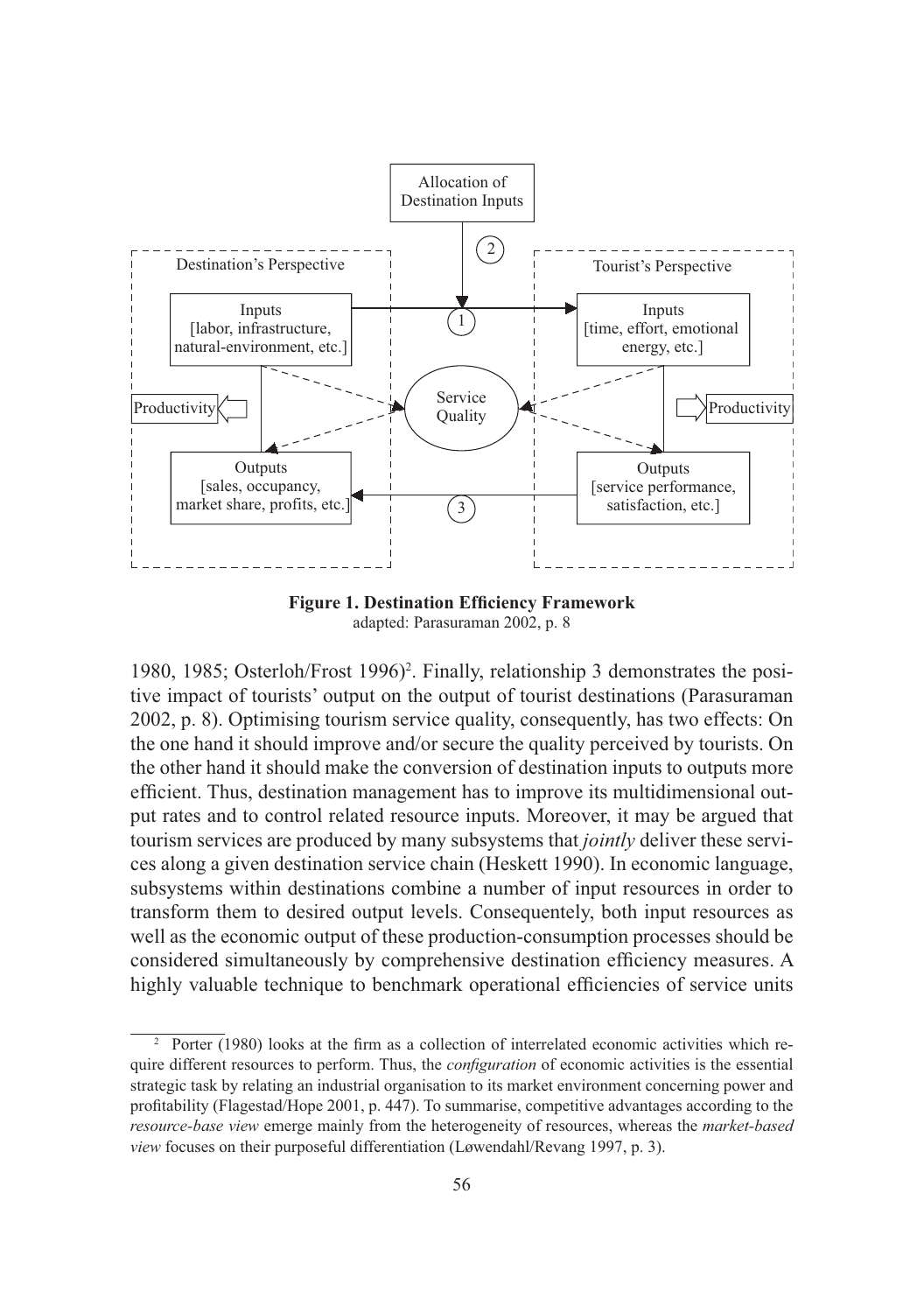is the data envelopment analysis (Charnes et al. 1978; Vuorinen et al. 1998)<sup>3</sup>. This benchmarking method has the ability to compare efficiencies of multiple service units (e.g. destinations) that provide similar (i.e. tourims) services by explicitly considering their use of multiple resource inputs to produce multiple outputs (i.e. tourism services) (Hawdon/Hodson 1996)<sup>4</sup>. The next section presents the model more deeply.

# **3. Efficiency benchmarking with Data Envelopment Analysis**

Under the restriction that each unit's efficiency is benchmarked against its individual criteria (i.e. weighting scheme of resource configuration), efficiency of a target unit can be empirically obtained as a solution to the following problem: Maximize the efficiency *h* of unit 1 under the restriction that the efficiency of all other units within the benchmark group is  $\leq 1$ . Hence, the upper efficiency limit is fixed at 100%. The algebraic Data Envelopment Analysis (*DEA*) model looks as follows:

$$
\max \cdot h_1 = \frac{\sum_{r=1}^{s} u_{r1} y_{r1}}{\sum_{j=1}^{m} v_{j1} x_{j1}} \text{ subject to } \frac{\sum_{r=1}^{s} u_{r1} y_{r1}}{\sum_{j=1}^{m} v_{j1} x_{j1}} \le 1 \text{ for each } i = 1, 2, ..., n \text{ DMUs}
$$

 $h_1$  = Efficiency of unit 1 to be estimated Variables to be estimated:  $y_i$  outputs of the  $i_{\text{th}}$  unit  $u_r$  $u_r \geq 0$  for  $r = 1, 2, ..., s$  different outputs *xi* inputs of the *i* th unit  $v_r$  $v'_i \geq 0$  for  $r = 1, 2, ..., s$  different inputs.

However, to solve this fractional model with linear programming techniques a reformulation is required. The objective function must be restated as a linear function by arbitrarily scaling the inputs for the decision making unit under evaluation to a sum of 1 (Hartwich/Kyi 1999, p. 5; Fitzsimmons/Fitzsimmons 2001, p. 591). For each decision-making unit (DMU) the constraint equations are similarly reformulated into the so called *'multiplier form*'. This first *DEA* model was originally proposed by Charnes, Cooper and Rhodes and is referred to as the *CCR* model (Charnes et al. 1978).

<sup>&</sup>lt;sup>3</sup> So far there exist some interesting tourism benchmark studies which have attempted to employ this technique (Johns et al. 1997; Mayrhuber et al. 1998; Tarim et al. 2000; Wöber 2000/2002; Fuchs 2002b).

<sup>4</sup> Data envelopement analysis corporates multiple inputs and multiple outputs into both the numerator and the denumerator of the efficiency ratio wihout the need for conversion to a common dollar basis. Thus, it circumvents the need to develop standard costs for each service.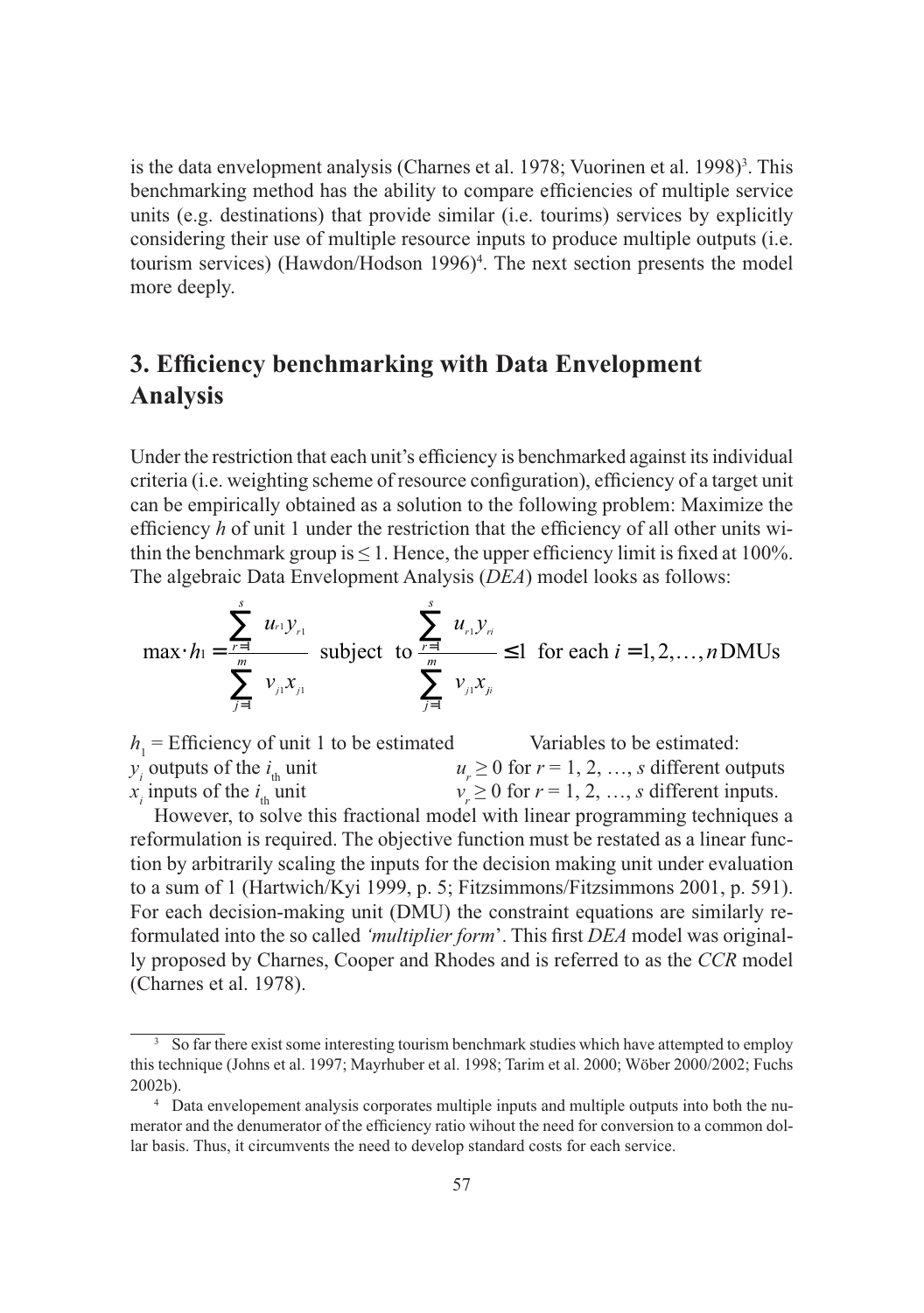$$
\max h = \sum_{r=1}^{s} u_{r} y_{r} \text{ subject to } \sum_{r=1}^{s} u_{r} y_{r} - \sum_{j=1}^{m} v_{j} x_{j} \le 0
$$

for each  $i = 1, 2, ..., n$  DMUs

$$
\sum_{j=1}^{m} v_{j1} x_{j1} = 1
$$
  
 
$$
u_{r} v_{j} \ge 0 \qquad \text{the primal model.}
$$

To obtain efficiency results for each DMU in the benchmarking group, the linear programming problem (LP) must be solved *n* times, once for each DMU. For LP it is generally true, that the more constraints (e.g. DMUs) the more difficult the problem is to solve. However, for any LP it is possible to formulate a partner (i.e. dual) LP using the same data. The solution to either the original (i.e. primal) or the partner (i.e. dual) provides the same information about the problem being modelled. *DEA* is no exception to this, as switching to duality reduces the number of constraints in the model (Hartwich/Kyi 1999, p. 6). Hence, it is usual to solve the dual *DEA* model rather than the primal. The former is constructed by assigning a *dual variable* to each constraint in the primal model. The equivalent dual *DEA* model looks as follows:

min 
$$
\Theta
$$
 subject to  $-y_{r1} + \sum_{i=1}^{n} \lambda_{i1} y_{r1} \ge 0$ ;  $\Theta_1 x_{i1} - \sum_{i=1}^{n} \lambda_{i1} x_{i1} \ge 0$ ;  $\lambda_{i1} \ge 0$ 

 $\Theta_1$  = Efficiency score for unit 1 to be estimated Variable to be estimated *y<sub>i</sub>* outputs of the  $i_{\text{th}}$  unit  $\lambda_1$  $\lambda_1 = n$ -dimensional constant *xi* inputs of the *i* the *dual* model.

Improvements for inefficient units are arrived at by proportionally reducing the inputs till they hit the envelope. However, many cases may be assumed when higher efficiency can be reached but not only through a proportional reduction of inputs. Rather, it may be sufficient to reduce only one input. The problem arises because of the sections of a piecewise linear frontier running parallel to the axes (ibid 1999, p. 7). In Figure 2 this is the case for DMU F and G (Coelli et al. 1998, p. 27). However, the variable Θ as included in the above mentioned *DEA* model cannot reflect this type of *unproportional efficiency increase*.

How can this problem be dealt with? Technically, the optimization has to include those extreme cases which run parallel to the axes. This can be achieved by replacing the constraint that the resource coefficients *u* and *v*, respectively, are  $\geq 0$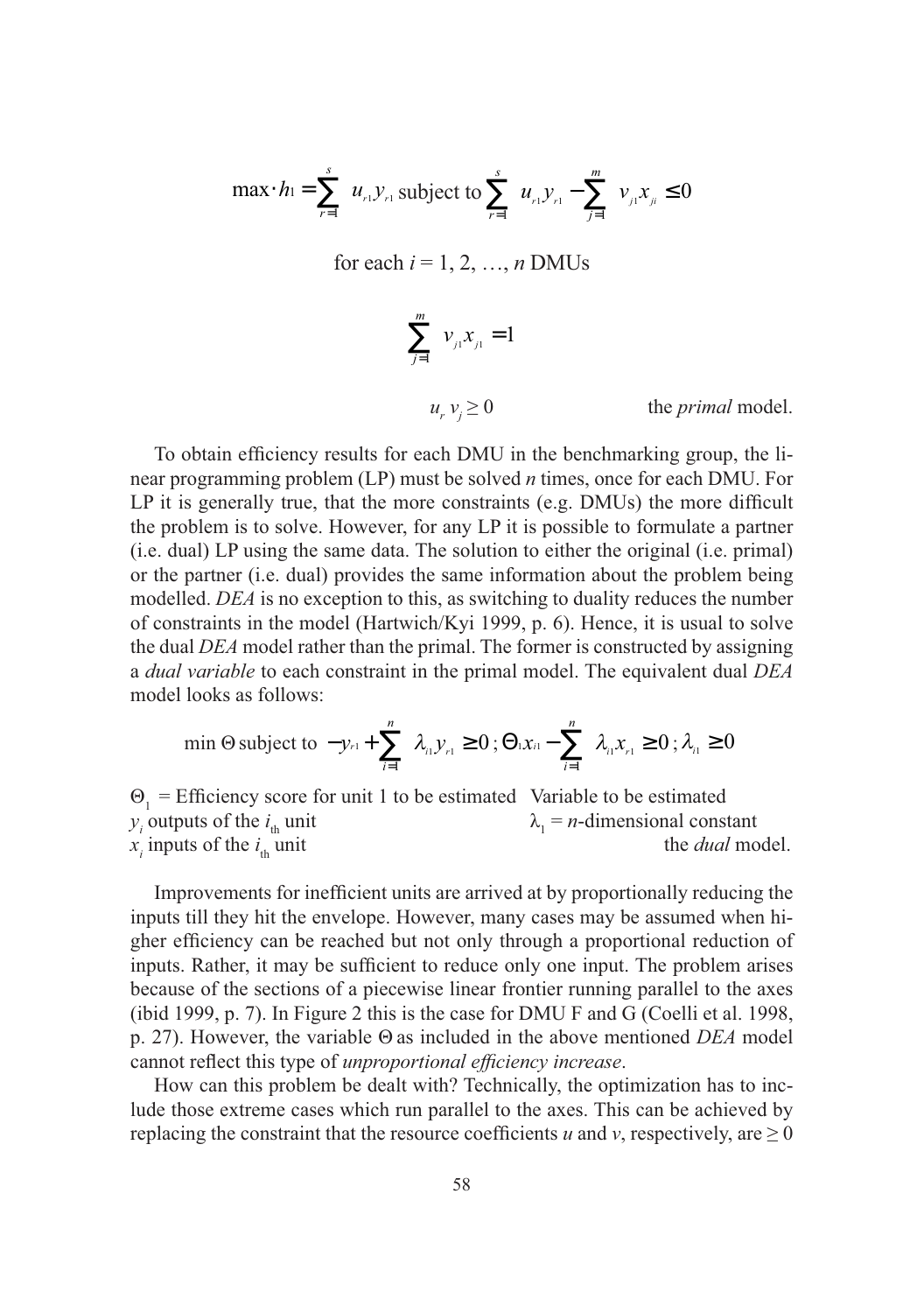

**Figure 2. Piecewise linear convex isoquant** (adapted: Coelli et al. 1998, p. 27)

by the constraint that the latter are greater to some infinitesimal small positive quantity ε in order to avoid any input or output being totally ignored in determining the efficieny (Hartwich/Kyi 1999, p. 8). This concept leads to the following *DEA* model:

$$
\max \n\cdot h_{1} = \sum_{r=1}^{s} u_{r} y_{r1} \n\text{ subject to } \sum_{r=1}^{s} u_{r1} y_{r1} - \sum_{j=1}^{m} v_{j1} x_{j1} \le 0
$$
\n
$$
\text{for each } i = 1, 2, ..., n \text{ DMUs}
$$
\n
$$
\sum_{j=1}^{m} v_{j1} x_{j1} = 1; u_{r1 v_{j} \ge \varepsilon.
$$

The corresponding dual problem changes to:

$$
\min \Theta - \left( \sum_{j=1}^{m} \varepsilon s_{j1}^{+} + \sum_{r=1}^{s} \varepsilon s_{r1}^{-} \right)
$$
  
subject to  $-y_{r1} + \sum_{i=1}^{n} \lambda_{i1} y_{r1} - s_{r1}^{-} = 0$ ;  $\Theta_1 x_{i1} - \sum_{i=1}^{n} \lambda_{i1} x_{r1} - s_{i1}^{+} = 0$ ;  $\lambda_{i1} \ge 0$ 

- $\epsilon$  = some marginally small, but positive value
- $s_r^+$  = slack variables for *s* outputs
- $s_j^-$  = slack variables for *m* inputs.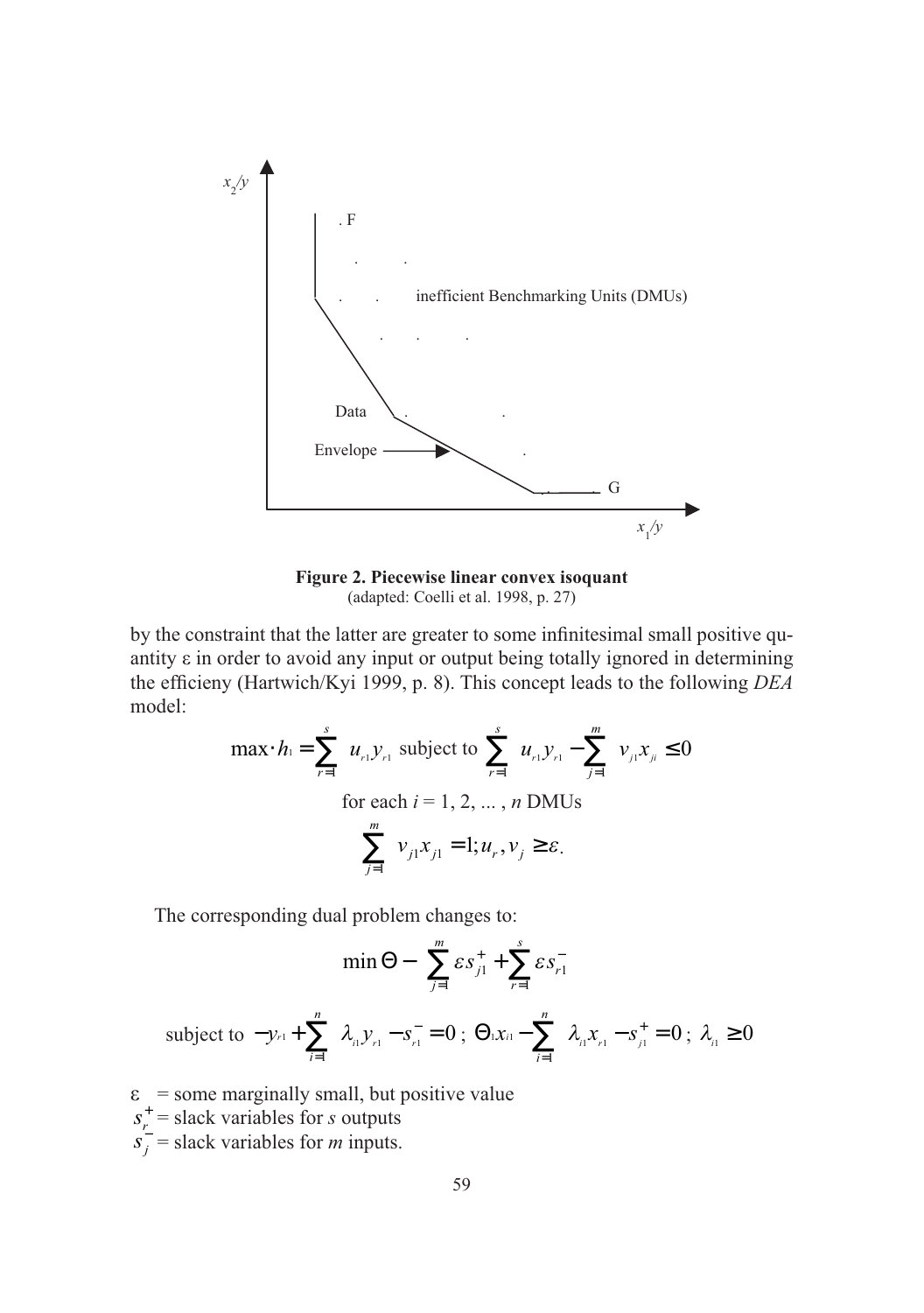The above presented *DEA* model implies constant returns to scale (*CRS*). However, this assumption is only appropriate when all units are operating at an optimal scale. But economic reality, due to imperfect competition, resource constraints, process characteristics, etc., may cause a DMU not to operate at optimal scale (ibid. 1999, p. 9). To overcome this problem, a *DEA* model which explicitly considers variable returns to scale (*VRS*) may be defined by adding a *convexity constraint*  $\sum \lambda_{i1} = 1$ to the above equation, meaning that under circumstances of variable returns to scale λ should add to one (Banker et al. 1984; Cooper et al. 2000):

$$
\min \Theta - \left( \sum_{j=1}^{m} \varepsilon s_{j1}^{+} + \sum_{r=1}^{s} \varepsilon s_{r1}^{-} \right)
$$
  
subject to  $-y_{r1} + \sum_{i=1}^{n} \lambda_{i1} y_{r1} - s_{r1}^{-} = 0$ ;  $\Theta_1 x_{i1} - \sum_{i=1}^{n} \lambda_{i1} x_{r1} - s_{j1}^{+} = 0$ ;  $\sum_{i=1}^{n} \lambda_{i1} \ge 1$ .

The *VRS* model forms a convex hull of intersecting planes which envelope the data points more tightly than the *CRS* conical hull and, thus, provides efficiency scores that are greater than or equal to those obtained using the *CRS* model (Figure 3).

To summarize, *DEA* is able to compare a group of decision-making units (DMUs) in order to identify the relatively inefficient ones. *DEA* also measures the magnitude of these inefficiencies and discovers *strategies* to reduce these inefficiencies



**Figure 3. CRS and VRS envelope** adapted: Cantner/Hanusch 1998, p. 59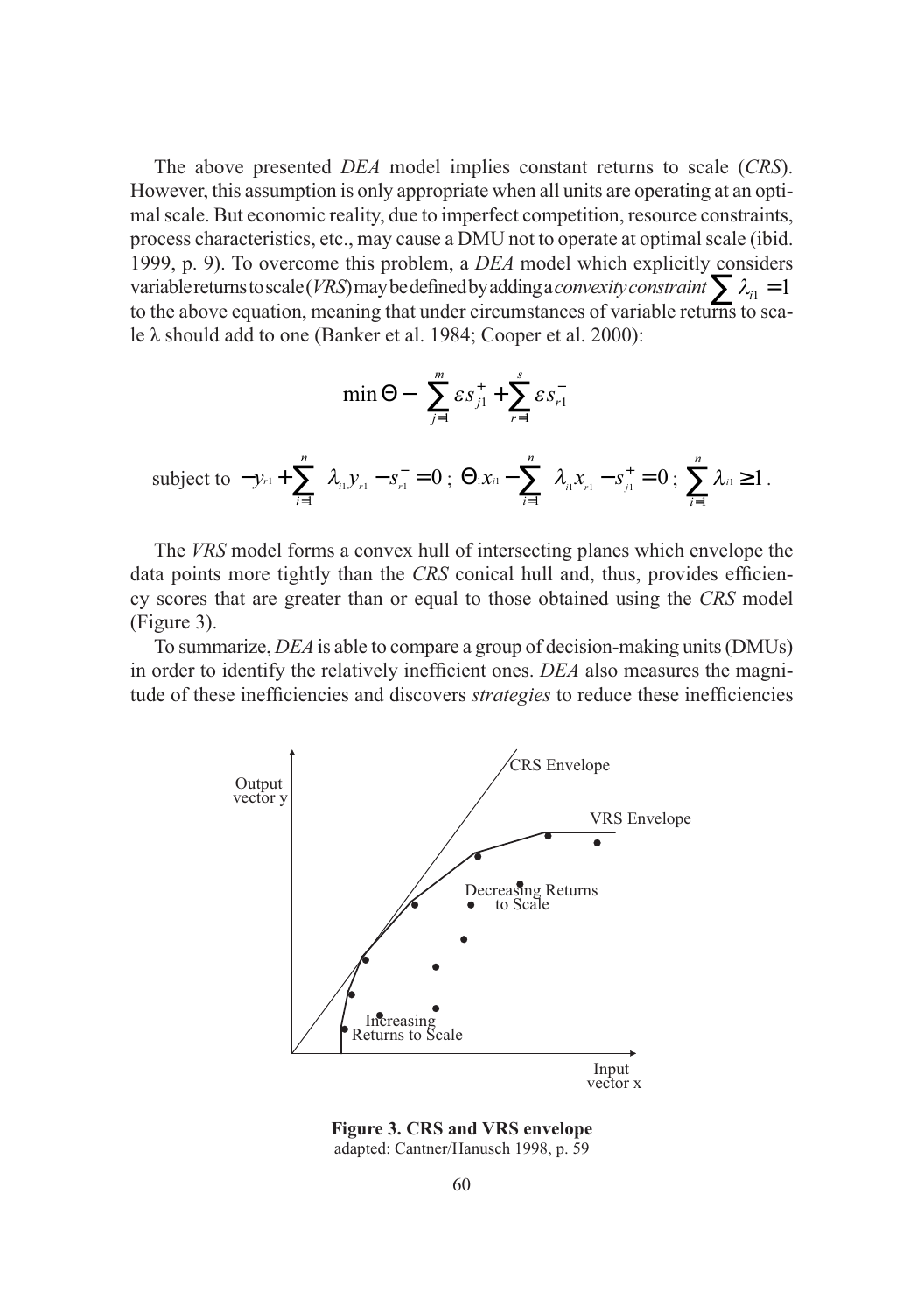(Fitzsimmons/Fitzsimmons 2001). In practice, *DEA* portrays efficiency score values for each participating benchmarking unit and indicates optimal improvement paths by either suggesting which inputs should be saved (i.e. *input efficiency*) or by suggesting how much select output levels should be augmented (i.e. *output efficiency*). The next section employs the *DEA* approach in a tourism destination context.

## **4. A** *DEA* **application to tourism destinations**

Since destination productivity may technically be defined as the ability to use inputs for providing services with quality matching the expectations of tourists, a *DEA* indicator should ideally consider variables which include both quantitative as well as qualitative dimensions of input and ouput resources. Particularly, (tourism) service output has to be seen as the *value* for the consumer (i.e. tourist) and for this reason destination output may be defined by its underlying quality levels (Vuorinen, et al.1998, p. 392). However, a fundamental dissimilarity with the concept of efficiency for a business (e.g. service) firm and a tourist destination remains. Among the latter, efficiency goals have to be related to a set of options, making destinations different in terms of ownership of assets, social structures, community involvement (i.e. stakeholder relations) and ecological implications (Fuchs et al. 2002, p. 27). Thus, strategic success for destinations has to be related to economic development, into which quality of life for the local community, quality of visitor experience and environmental concern are simultaneously integrated (Flagestad/ Hope 2001, p. 450). Hence, in empirically measuring the progress towards more efficient production processes in tourism destinations, the perceptions of stakeholders are to be examined to identify the extent to which tourism fulfills the core elements of meeting the interests of local residents (e.g. quality of life issues regarding both social as well as economic factors), satisfying the requirements of tourists (i.e. value creation perspectives) and preserving the value of the natural environment (i.e. ecological aspects) (WTO 1993; Miller 2001; Flagestad/Hope 2001). Such a compound destination efficiency ratio may be comprehensively constructed as follows in the Figure 4.

## *4.1. Empirical results*

The below presented destination benchmarking approach using data envelopment analysis incorporates 21 tourism summer resorts for which both valid and comparable tourist satisfaction data on the community level exist. The data come from a study on tourists' satisfaction with destination quality carried out during the sum-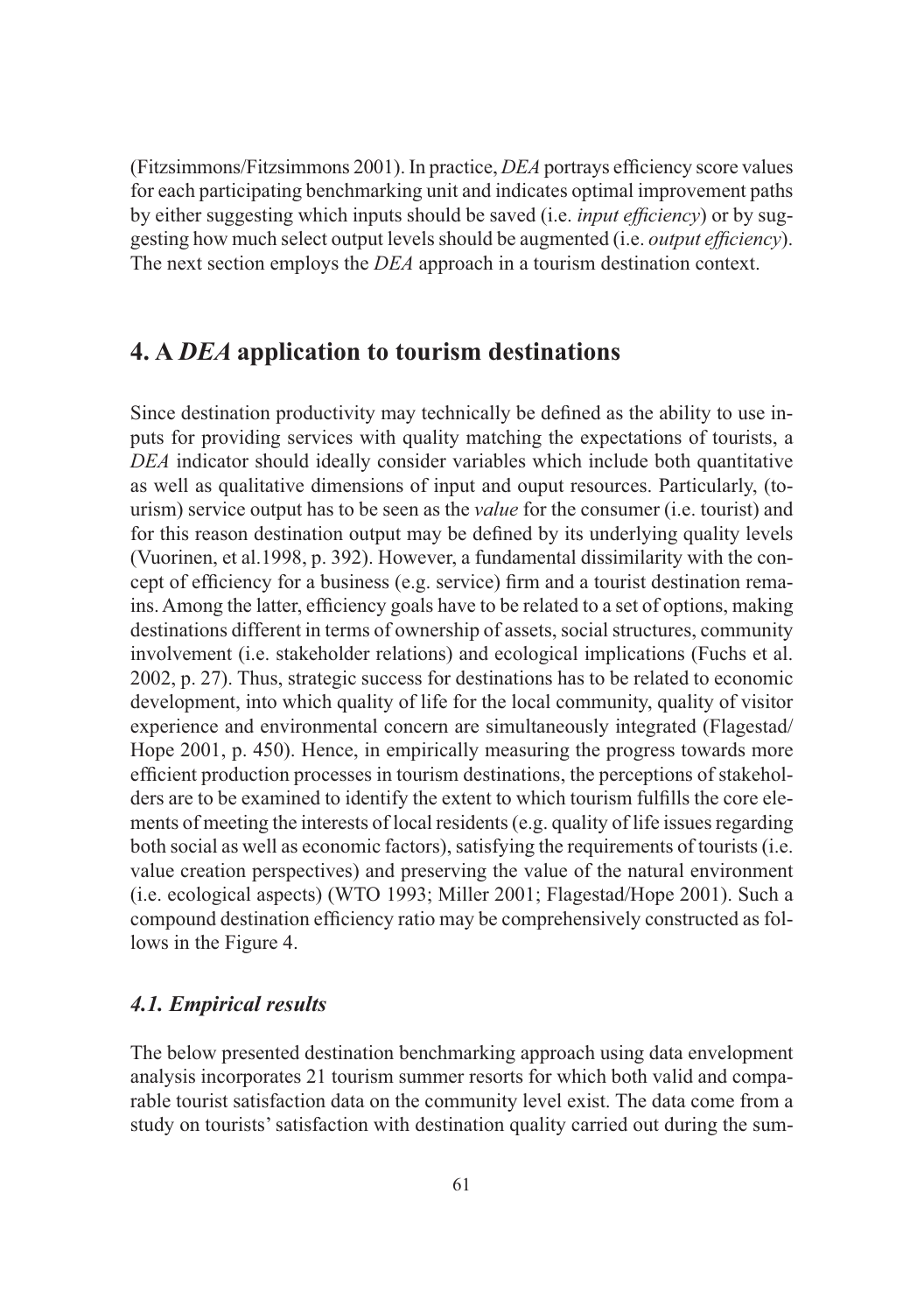

**Figure 4. DEA-Indicator to benchmark destination efficiency** adapted: Fuchs et al. 2002, p. 30

mer season 2002 in 21 different Tyrolean tourism communities (Parasuraman et al. 1988; Fuchs/Weiermair 2004). Next to seven destination specific satisfaction areas which are typical for Alpine summer resorts (and are further discussed below) the questionnaire contained a total-satisfaction measure with the destination<sup>5</sup>. A total of 2,571 standardized interviews with tourists vacationing in the destination were arranged. Data regarding the quality of life of local residents have not been gathered. However, a monetary output dimension has been considered in the form of tourism sales. This figure was obtained at the level of tourism destination through price data for different hotel categories multiplied by the corresponding overnight stays during the summer season 2002 (Fuchs/Weiermair 2004). Next to this monetary based destination output and the qualitative output indicator of tourist satisfaction the below presented destination efficiency model has been constructed corresponding to the set of World-Tourism-Core Indicators for Sustainable Tourism (WTO 1995). To be more precise, at the input side next to the bed-capacity, destination input data have been available at the community level with regard to salaries for tourism employees (as a proxy for their qualification) and the energy and recycling costs which are devoted to tourism businesses. Furthermore, tourism advertising expenditures have also been included. However, the functional relationship between sales and media spending is less clear, as the advertising budget is often based on either recent and/or projected incomes. When tourism sales (or forecasts) are down, advertising is cut and when tourism businesses are on a roll destination management will

<sup>5</sup> The exact wording of this item is read as: "What is the degree of overall satisfaction with your holiday destination?". The item was measured by an eleven-point Likert scale.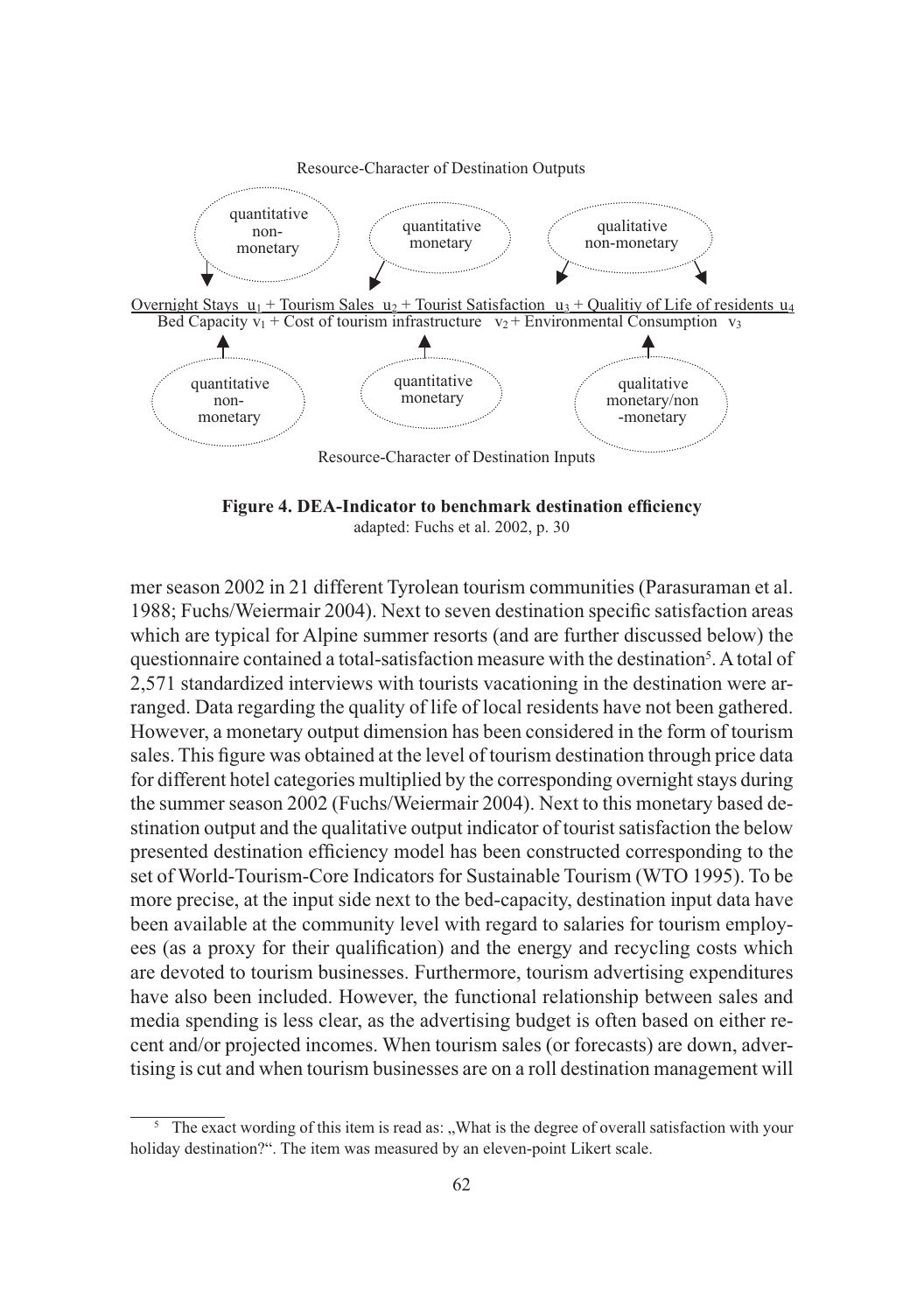authorize larger campaigns. Thus, the relationship is reciprocal as the input-output effect goes in both directions. In order to take into consideration this non-recursivity phenomenon, tourism advertising costs have been defined as a *uncontrolled* input variable. Consequently, this specific resource dimension serves only to improve the comparability between the 21 tourism destination units included in the benchmarking approach using Data Envelopment Analysis. Figure 5 summarizes the final benchmarking indicator for measuring destination efficiency.

(Price Level x Overnights)  $u_1$  + Tourist Satisfaction  $u_2$ Carrying Capacity v<sub>1</sub> + Advertising Costs v<sub>contr</sub> + Energy & Recycling Cost v<sub>2</sub> + Salaries v<sub>3</sub>

#### **Figure 5. DEA – Indicator to benchmark destination efficiency**

In order to calibrate the proposed model an *output-maximising DEA* seeking to maximise output given current inputs has been chosen, since the modification of destination resources may be considered to be rather inflexible in the short-run. With regard to the scale assumptions a *variable* returns-to-scale model (*VRS*) has been considered to be most appropriate, as it is not to be expected that tourists may double their satisfaction level when, for example, the carrying capacity is doubled (Banker et al. 1984). For the benchmark group being made up of 21 different Alpine tourism destinations, the following efficiency score value's distribution emerged (Table 1)<sup>6</sup>.

The first observation underlines that half of the benchmarking group consists of efficient destinations (i.e. efficiency score  $= 1$ ). However, differences exist with respect to the *frequency* to act as peer unit for inefficient destinations. For example, unit 12 proved to serve 9 times as a reference for calculating efficiency score values for less efficient destination units (see again Table 1). Obviously, destination units 8, 21, 19, and 6 form 'their own' data hull, therefore, they do not play a role of reference in determining improvement recommendations for inefficient destinations. The latter, however, do not show a large variance in their inefficiency levels which on average stand at 0.946. For three inefficient destination units (i.e. unit 13, 20 and 16) an unproportional increase with respect to the two output dimensions has been considered as optimal (Coelli et al. 1998). For example, it is recommended to destination unit 20 to simultaneously increase its tourism sales by around 31% as well as its tourist satisfaction index by around 10% to become the best in class unit. For all other inefficient units a proportional output increase is proved as being optimal. Finally, to each inefficient unit corresponds a set of efficient units associated with it in defining its relative inefficiency (Fitzsimmons/Fitzsimmons

<sup>6</sup> *DEA* has been calibrated with the help of *Banxia Frontier Analyst* ® (available at Banxia Software, Glasgow G4 0LT, UK).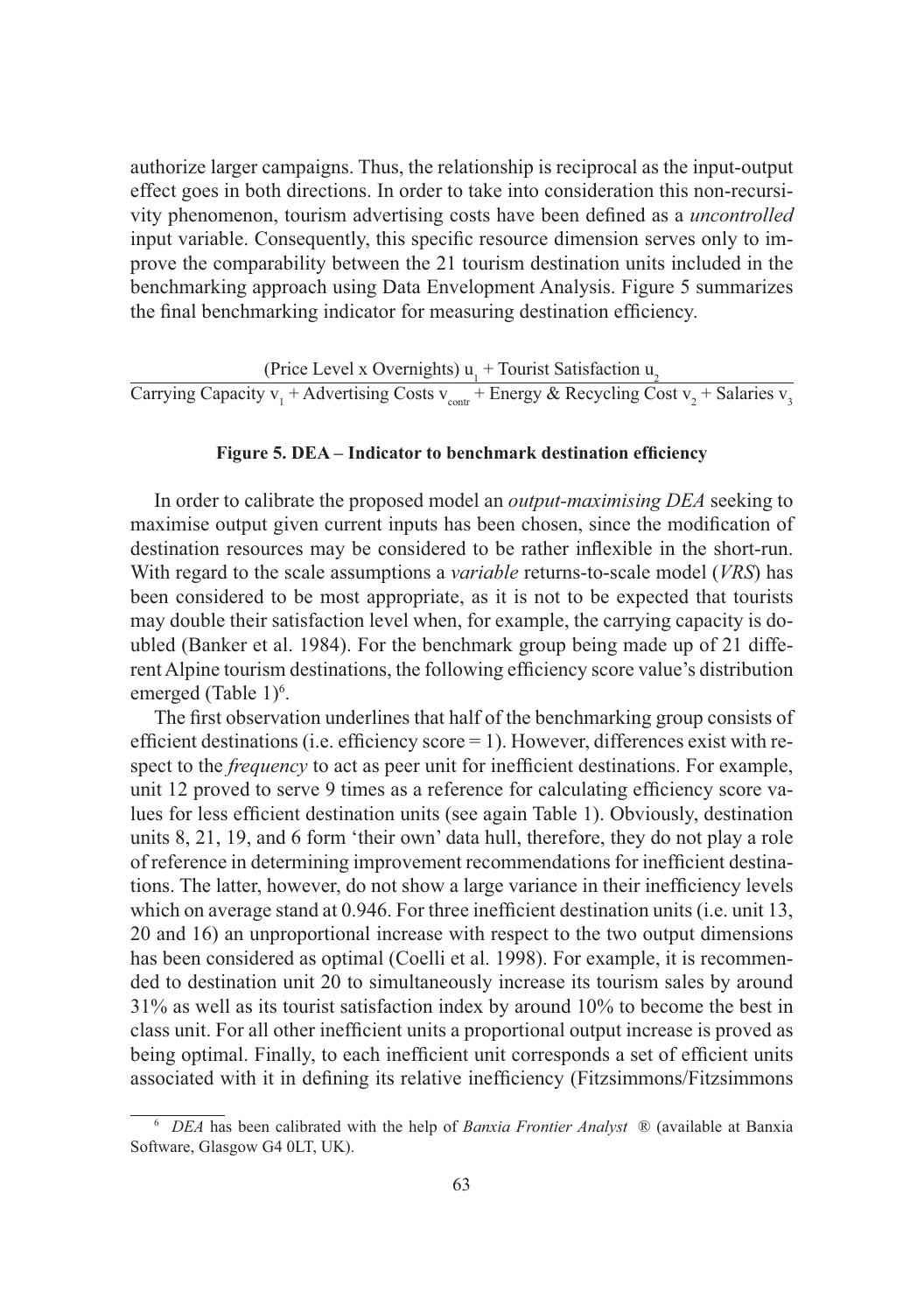| Destination    | Efficiency | Reference                | Recommended                             |
|----------------|------------|--------------------------|-----------------------------------------|
| unit *         | score      | frequency                | improvement(s) in $\%$                  |
| 12             |            | 9                        |                                         |
| $\overline{4}$ |            | 6                        |                                         |
| 9              |            | 5                        |                                         |
| 5              |            | $\overline{4}$           |                                         |
| 3              |            | 3                        |                                         |
| 11             |            |                          |                                         |
| 14             |            |                          |                                         |
| 8              |            | $\mathbf{0}$             |                                         |
| 21             |            | $\mathbf{0}$             |                                         |
| 19             |            | $\boldsymbol{0}$         |                                         |
| 6              |            | $\overline{0}$           |                                         |
|                | 0.9980     | $\overline{\phantom{a}}$ | 0.20                                    |
| 10             | 0.9911     |                          | 0.91                                    |
| 13             | 0.9895     |                          | 9.04 (sales) & 1.06 (satisfaction) **   |
| 18             | 0.9580     |                          | 4.38                                    |
| 7              | 0.9577     |                          | 4.42                                    |
| $\overline{2}$ | 0.9286     | -                        | 7.69                                    |
| 15             | 0.9240     |                          | 8.22                                    |
| 17             | 0.9226     |                          | 8.38                                    |
| 20             | 0.9081     |                          | 31.59 (sales) & 10.12 (satisfaction) ** |
| 16             | 0.8916     |                          | 56.92 (sales) & 12.15 (satisfaction) ** |

**Table 1. Efficiency results of Destination Benchnmarking with DEA**

\* For ensuring anonymity destination units are re-coded numerically

\*\* Unproportiaonal efficiency increases resulted with regard to the two output variables tourism sales and tourist satsifaction (Coelli et al. 1998)

2001, p. 593). Knowledge about this *efficiency reference set* gives the destination management a clear picture about the similarity of its own resource configuration with that of efficient benchmarking units (i.e. *peer group*). Table 2 summarizes such reference contributions belonging to the efficiency set of destination unit 77 .

| Reference set<br>for unit 7 | Tourism sales | Tourist<br>Satisfaction |
|-----------------------------|---------------|-------------------------|
|                             | 0.633         | 0.452                   |
|                             | 0.261         | 0.142                   |
|                             | 0.106         | 0.406                   |
| Total                       | 1.000         | .000                    |

**Table 2. Reference contributions of efficiency set for destination unit 7**

<sup>&</sup>lt;sup>7</sup> These relative weights attached to each efficient unit in calculating the efficiency scores (e.g. for unit 7) are the *shadow prices* associated with the respective efficient-unit constraints in the LPsolution (Banker et al. 1984; Fitzsimmons/Fitzsimmons 2001, p. 594; Wöber 2002).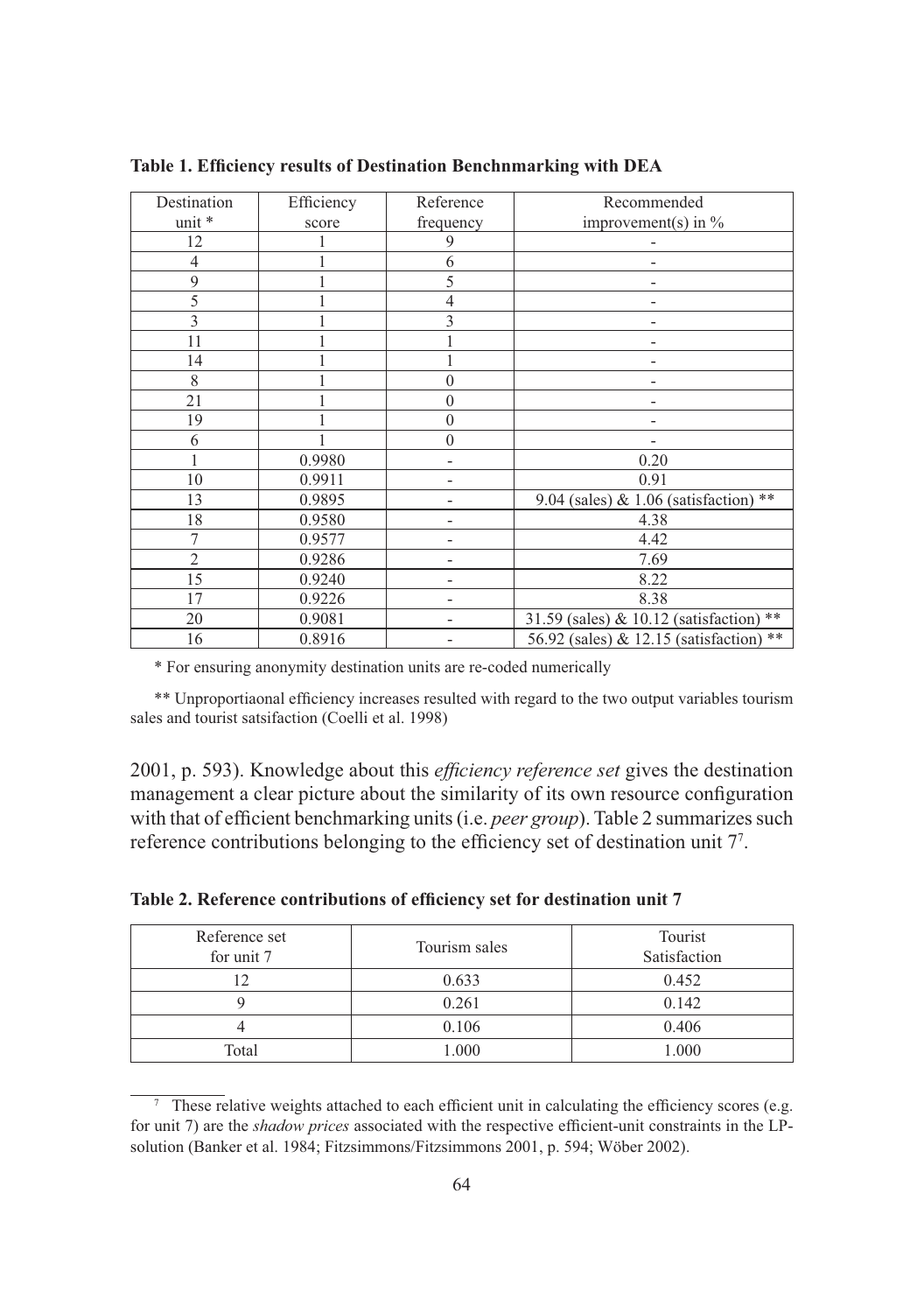The latter results help destination unit 7 to better understand which benchmarking partners are most adequate to be involved into future learning processes and eventual co-operation endeavours for strategy development and management of change<sup>8</sup>.

## *4.2. Strategy development with DEA*

The following section goes on to explicitly deduce strategic management implications for tourism destinations with the aid of *DEA*. A strategy is defined as a ,pattern of resource allocation that enables one to remain or improve its own performance. Thus, good strategies neutralize threats and opportunities while capitalizing on strengths and avoiding weaknesses' (Barney 1997, p. 29). However, in a world where tourists' preferences are rather volatile and technologies for serving tourists' requirements are continually evolving, an only externally (i.e. customer) focused strategy orientation does not provide a secure foundation for a long-term strategy. On the contrary, the destination's own resources and capabilities are probably a much more stable basis on which to define its identity in terms of *uniqe selling propositions*. In other words, for a destination to enjoy a sustainable competitive advantage in a specific product-market segment, its tourism product differences must be reflected in one or more destinational attributes that are key buying criteria (Bharadway et al. 1994, p. 84). Hence, a definition of the destination product bundle in terms of, what it is *capable* of doing' may offer the most durable basis for strategy development (Grant 1991, S. 116).

As the number of co-specialized destinational assets needed to market and produce tourism services is rather high, one should ideally start at these destinational subsystems for identifying those strengths which are associated with typical resource configurations within the tourism resort value-chain under study. What is therefore needed for the development of well-grounded destination strategies is the recognition of those destinational areas which are highly typical of the specific destination resort in the eyes of the visitors. From a methodological point of view to overcome this analytical aspect two features should be regarded simultaneously. Firstly, the multidemensional character of the destination output as perceived by the customer (i.e. tourist) has to be explicitly taken into consideration (Parasuraman 1988; Weiermair/Fuchs 1999, p. 1011). Secondly, performance comparisons with the average and/or with the top-25 performer are less adequate than systematic comparisons with 'best-in class' performers which are in addition also showing the most similar resource configuration in terms of their uniqueness (Grant 1991; Bharadway et al. 1994).

<sup>&</sup>lt;sup>8</sup> Next to the quantification of inefficiency levels for benchmarking partners as well as the indication of specific improvement strategies, the identification of appropriate benchmarking partners for further and intensified learning processes is considered as the third main task of any Data Envelopment Analysis (Cooper et al. 2000; Fitzsimmons/Fitzsimmons 2001; Fuchs 2002b, p. 236).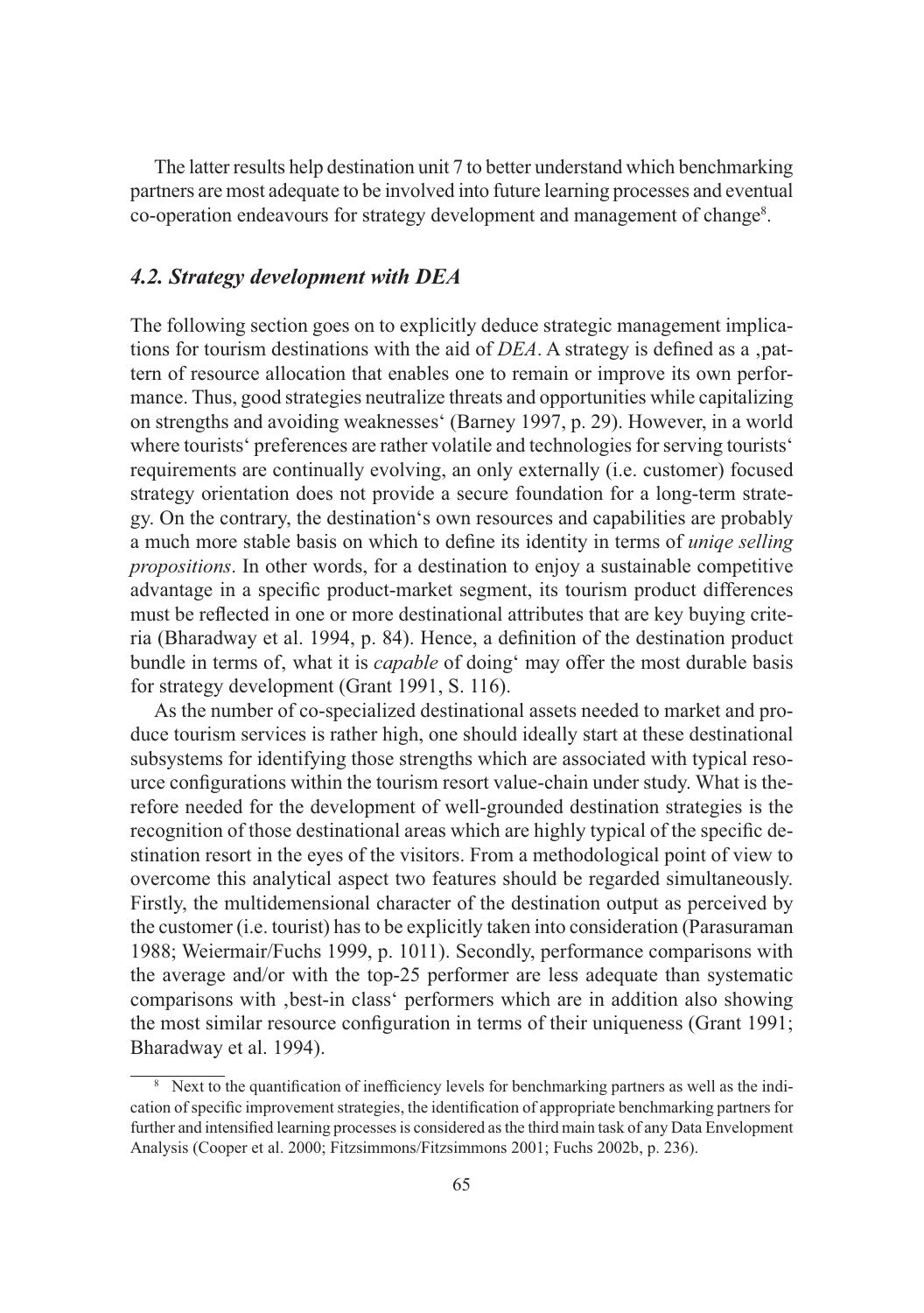It can now be shown that both of these analytical objectives can be coped with Data Envelopment Analysis. For this aim, the core destinational value-chain domains within Alpine summer resorts have been identified and operationalized by a set of indicator variables<sup>9</sup>. Hence, comparable satisfaction data exist for a total of seven different value-chain domains within the benchmarking group of 21 Alpine summer destinations (Fuchs/Weiermair 2004). Subsequently, this customer-driven evaluation of multiple destination output dimensions has been used to build up a holistic super-measure of destination efficiency. For this purpose, the input-side has been added by including typical resource configuration aspects of the destination, such as advertising expenditures, carrying capacity as well as tourism sales figures. However, for both, the advertising expenditures as well as for the sales figures there is no clear functional relationship with the multidimensional output of tourist satsifaction. Thus, these aggregations again serve purely to allow comparability between the benchmarking groups and are therefore fixed as uncontrolled input variables. Figure 5 summarizes the *DEA*-Indicator used to benchmark the performance of multiple value chain dimensions of destinations measured by the perceived tourist satisfaction.

#### Accomodation  $u_1$  + Restaurants  $u_2$  + Attractions  $u_3$  + Sports  $u_4$  + Culture  $u_5$  + Wellness  $u_6$  + Shopping  $u_7$ Advertising Costs  $v_1$ <sub>contr</sub> + Carrying Capacity  $v_2$  + (Price x Overnights)  $v_3$ <sub>uncontr</sub>

#### **Figure 6. DEA – Indicator to benchmark destination value-chain configuration**

This *DEA* approach allows to empirically decipher most important improvement strategies for less performing resorts. The latter are derived at by the comparison of their performance values with those of the most similar *and* best performing benchmarking partner(s). Once again, a variable returns to scale (*VRS*) *DEA* model considering *output efficiency* has been employed. It can now be exemplary shown for the inefficient destination unit seven that its resource configuration is most similar to the (efficient) group of reference destinations 8, 19 and 12 (i.e. in descending order of importance). Obviously, if the destination output-value as experienced by tourists is broken down into its underlying (seven) satisfaction dimensions, a differing reference set emerges (see again Table 2). The most relevant information for strategy development, however, is obtained by the quantified performance gaps among the seven value-chain dimensions as experienced by tourists (i.e. tourist satisfaction). Table 3 summarizes the performance patterns for unit 7 (Column 2).

A performance comparison by *DEA* with similar destination units in terms of their unique resource configuration (i.e. *reference set* 8, 19 and 12) is leading to a

<sup>9</sup> The select destinational items are able to statistically explain the variance of a measure of total satisfaction with the destination at around 0.65 (*R²*) (Fuchs 2002c, p. 308).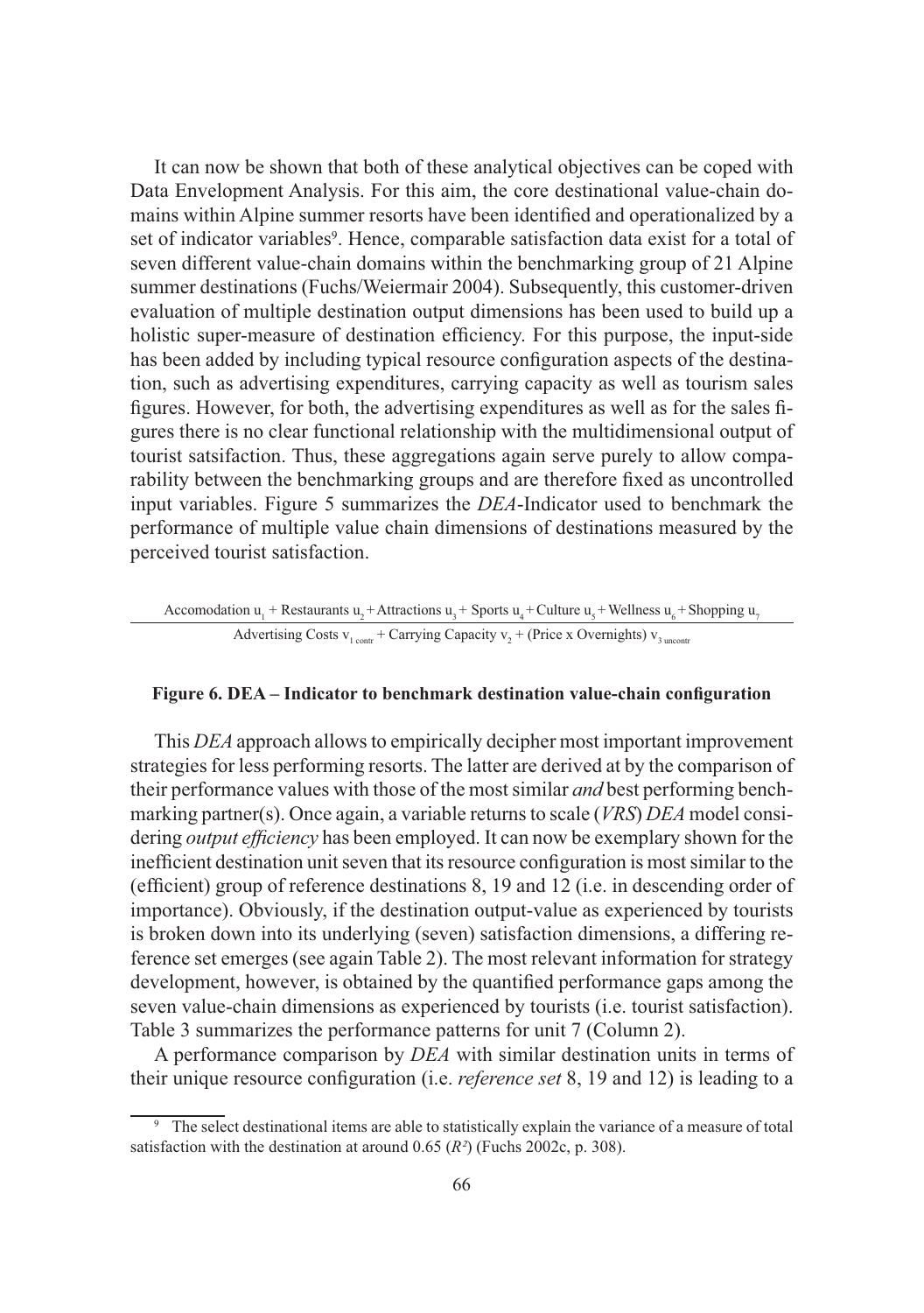quantifiable base for strategy development. It can exemplary be shown for destination unit 7 that the main strategic target should be the qualitative improvement of the cultural offering component (Table 3). As deduced from the customers' (i.e. tourists)opinions, and hence also of strategic relevance is the quality enhancement of the wellness infrastructure as well as its corresponding services (Table 3).

| Satisfaction<br>dimensions | Actual | Target | Improvement<br>UNIT $7$ in $\%$ |
|----------------------------|--------|--------|---------------------------------|
| Shopping                   | 3.81   | 3.93   | 3,02                            |
| Wellness                   | 4.19   | 4.47   | 6,53                            |
| Cultural offerings         | 3.45   | 3.89   | 12,79                           |
| Sport offerings            | 4.41   | 4.55   | 3,02                            |
| <b>Attraction offers</b>   | 4.15   | 4.27   | 3,02                            |
| Gastronomic                | 4.18   | 4.38   | 4,8                             |
| Accommodation              | 4.65   | 4.79   | 3,02                            |

**Table 3. Strategic targets for unit 7 among destination value-chains obtained by** *DEA*

The items were measured by a five-point Likert scale:  $5 =$  highly satisfied  $1 =$  not satisfied at all  $N = 150$ 

## **5. Conclusions and research outlook**

Efficiency benchmarking offers a first guide of measuring the well-being of tourism destination units and may need to be carefully addressed and measured for (Teague/Eilon 1973; Heap 1996; Fuchs et al. 2002, p. 26):

- *strategic reasons*, in order to compare the performance (i.e. productivity measures remain the basis for benchmarking) of a destination organisation with its competitors or with its strategic (i.e. co-producing) partners;
- *tactical reasons*, to enable performance control of the destination resort;
- *planning reasons*, to compare the benefits accruing from the use of different resource inputs or from varying proportions of the same inputs (i.e. destinational resource configuration structure).

Probably the greatest promise of destination benchmarking with *DEA* is that the difficult task of performance evaluation of geographically dispersed destination units can be reduced to a single super-measure (Morgan/Rao 2002, p. 123). Such a measure is tied directly to a destination organisation's strategy for competing in a specific product-market segment. *DEA* scores are particularly relevant and understood from destination managers to tourism employees, and across destination value-chain areas and are even linked to the customer (i.e. tourist). Thus, it may be suggested that super-measures obtained with *DEA* are highly relevant for all functional destination areas and sufficient to focus on destinational strategy deve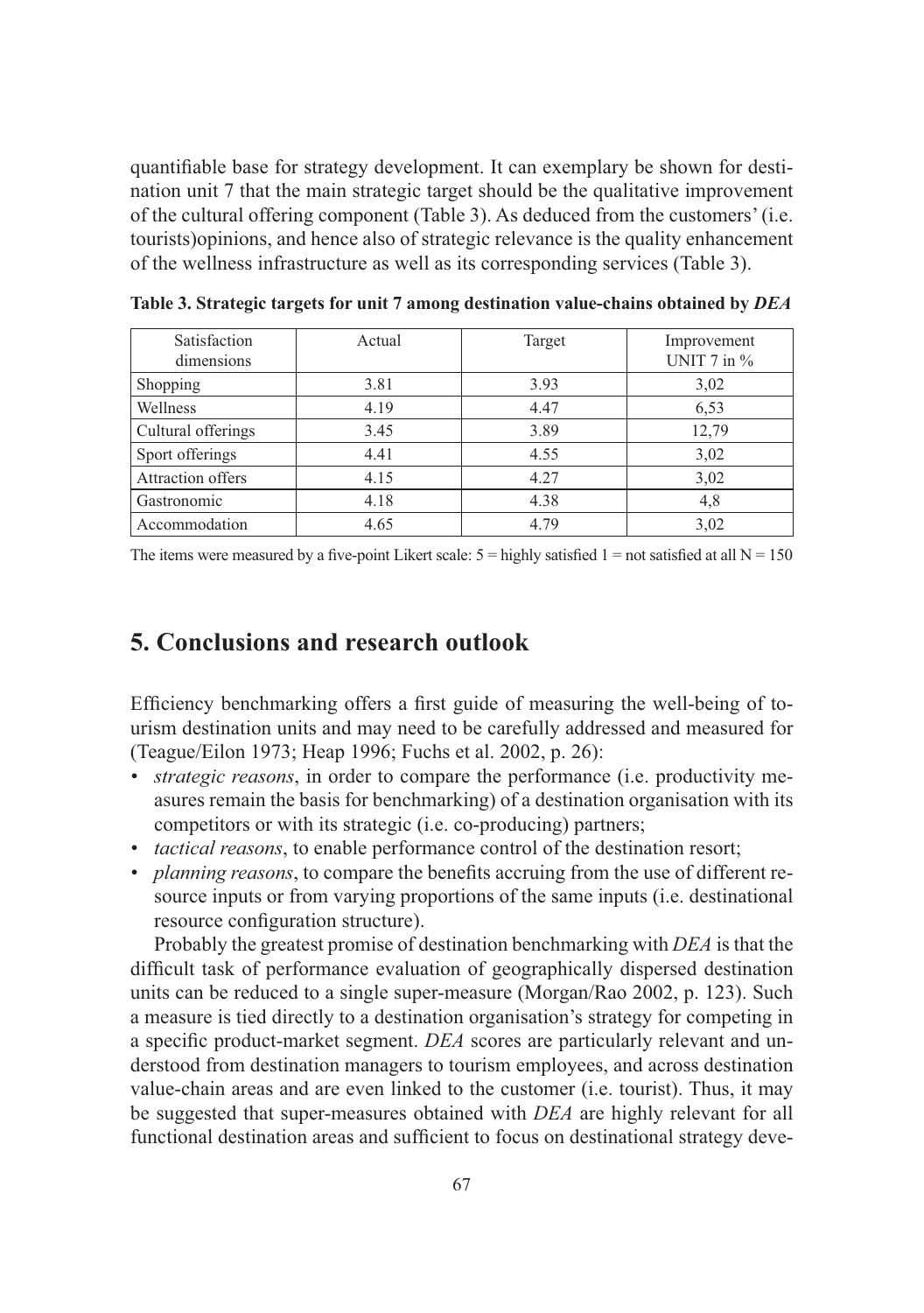lopment (Morgan/Rao 2002, p. 127). Indeed, the emphasis of strategy research is shifting away from central tendency explanations toward the development of theories of best practice. Hence, the opportunities of *DEA* modelling will multiply in the future. Also in tourism, the ability to identify high-performance organizations (e.g. tourism destinations) provides the basis for including best-practice theories of organizational design and strategy implementation (Lewin/Seiford 1997, p. 10; Fuchs et al. 2002). This would involve *DEA* analyses with case studies of high performance organizations defining the frontier of economic possibilities, to arrive at grounded theories of high performing tourism strategies.

The presented *DEA* benchmarking approach has outlined an enhanced quantitative technique to evaluate the efficient use of destination resources vis-à-vis multiple destination outputs. It suggests that this technique will facilitate a clearer understanding of the mechanisms by which destinations can meet their strategic goals of competitiveness (Fuchs et al. 2002). As a result, rather than copying what others are doing, benchmarking could be considered as a learning process for drawing lessons from one organisation and translating them into the unique culture and strategy orientation of the destination under study. In the very end, as a fundamental skill it enables destination management to continuously test its capabilities to uncover improvement opportunities to spur adoption of best practices and to press relentlessly toward ever greater performance (e.g. adaptive innovation). Thus, benchmarking destination resources with the purpose of maintaining and increasing their value are related to - and a precondition for - the strategic success of tourism destinations (Flagestad/Hope 2001). Unlike organisations that unwittingly foster insular, not-invented-here attitudes, successful tourist resorts will embrace a 'we-can-learn-from-everyone' culture (Bogan/English 1994).

As *DEA* is particularly able to combine the amalgam of multiple outputs compared to the aggregation of resource inputs into one super-efficiency measure by using production units that are the best in their class as reference material, the method is very much in line with the basic concept of benchmarking (Charnes et al. 1978; Banker et al. 1984). As a result, *DEA* brings out the resource profile's efficiency ranking of a destination unit and indicates optimal paths for improvement. Here, efficient destinations serve as reference units to further analyse and learn from best practices which should be adapted for sustainable tourism production (e.g. *throughput conditions*). To summarize, *DEA* is particularly powerful on account of the following strengths:

- *DEA* can handle multiple input and multiple output models;
- it does not require an assumption of a functional form relating inputs to outputs;
- DMUs are directly compared against a peer or combination of peers;
- inputs and outputs can have very different measurement unit. The same characteristics, however, that make *DEA* a powerful benchmarking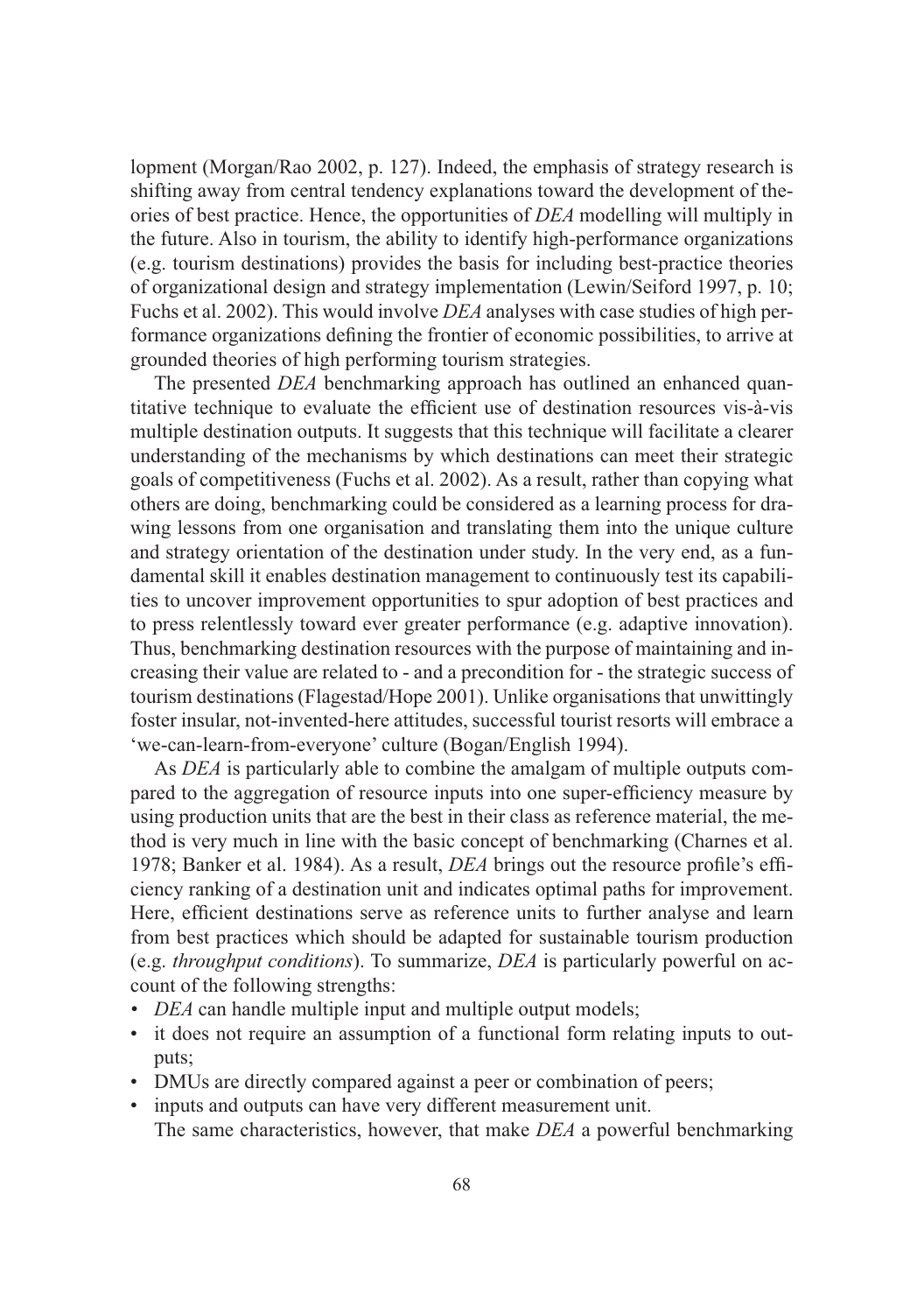tool can also create problems. An analyst should keep these limitations in mind when choosing whether or not to use *DEA*:

- since *DEA* is an extreme point technique, noise (even symmetrical noise with zero mean) such as measurement error can cause significant problems;
- *DEA* is good at estimating relative efficiency of a DMU but it converges very slowly to absolute efficiency. In other words, it can tell you how well you are doing compared to your peers but not compared to a theoretical maximum;
- since *DEA* is a nonparametric technique, statistical hypothesis tests are difficult and are the focus of ongoing research;
- since a standard formulation of *DEA* creates a separate linear program for each DMU, large problems can be computationally highly intensive.

Finally, for the practical use of *DEA* in a destinational context, much further effort must be put into the selection of appropriate input and output indicators (Fuchs et al. 2002). However, big opportunities for a more intensive use of *DEA* applications in a destination setting are likely to grow in a multi-user Internet environment. Of course, there still exists a number of research problems to be solved in the future. The most important ones are summarised as follows:

- *DEA* models are static in terms of being instruments for one-period evaluations only. In reality, the behaviour underlying tourism production processes is likely to be dynamic because destination management may take more than only one period of time to adjust their resources to the desired levels (Wöber 2000, p. 458). Here, through real-time applications additional insights can be gained by multi- -period analyses such as time series (Mayrhuber et al. 1998). Database systems can therefore convert the *DEA* model from an *ex-post* evaluation instrument to a prospective instrument supporting both budget and resource allocation decisions in tourist destinations (Wöber 2000, p. 458).
- Furthermore, if strategically differently oriented destinations are selected to benchmark with only one single *DEA* approach, potentially inefficient ones may be ranked as efficient because *DEA* allows each DMU to choose those weights that make it perform most favourably (Metters et al. 1999, p. 279). Thus, the benchmark groups should ideally be segregated according to their strategic directions and different models should be constructed for each homogenous destination cluster operating in the same market with similar strategies.
- Finally, *DEA* is a very useful quantitative benchmarking tool, but not the one that should be used in isolation. It must be emphasised that this step of the analysis should not be considered as the final one, but rather as the starting point for intensive further benchmarking exercises where efficient destinations serve as reference units (i.e. *peer groups*) to analyse the best practices which could be adapted for sustainable tourism through-put (i.e. production-process) conditions (Bogan/English 1994).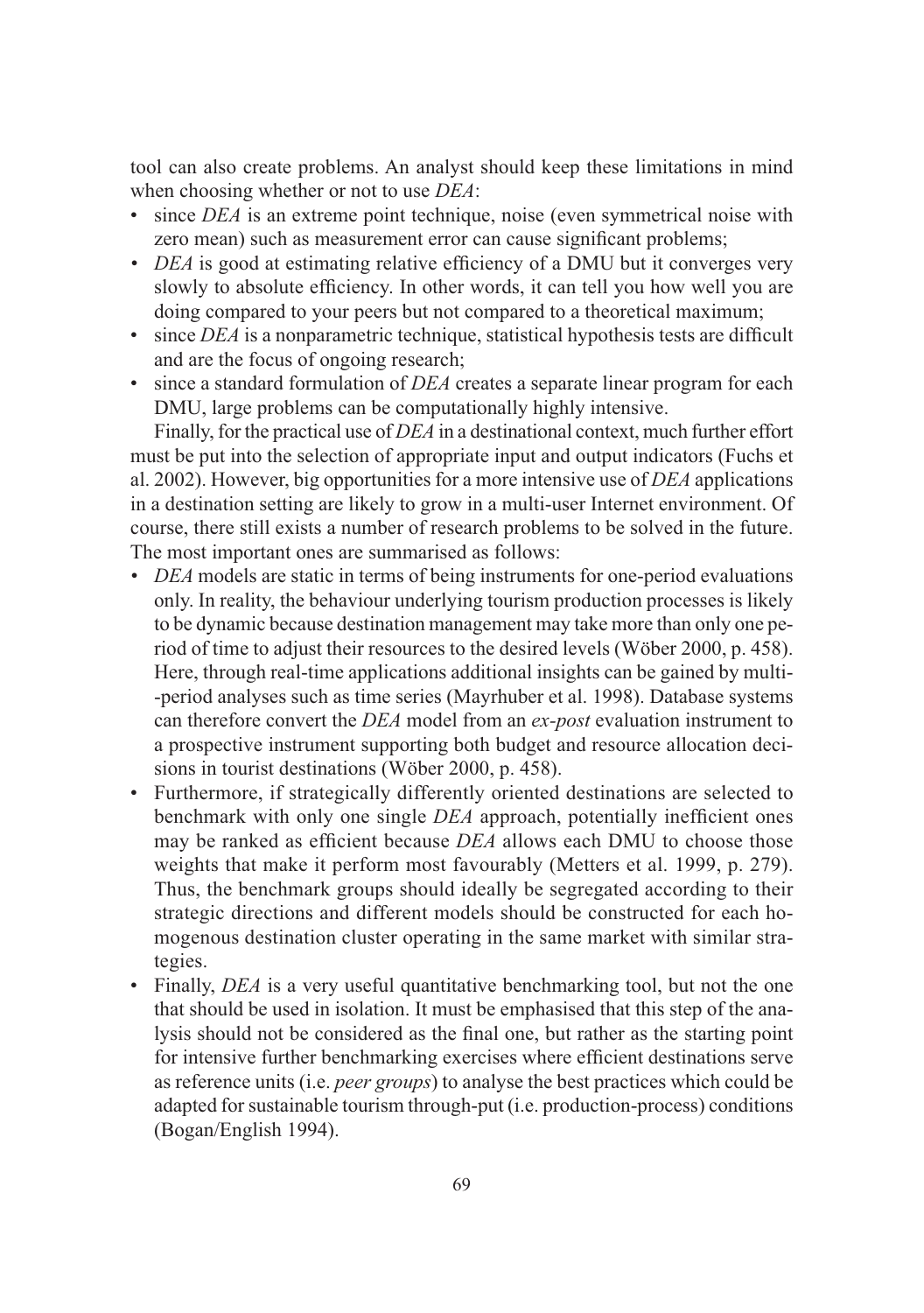To achieve this, important feedback can be obtained from tourists' perceptions of their holiday experiences in peer-destinations and/or through applying benchmarking processes to observe and inspect how others are performing (Kozak 2002, p. 515). Thus, it is typically necessary to augment *DEA* benchmarking approaches with industrial engineering studies, operations research, simulation, cost accounting analysis, and above all, regular research in tourism satisfaction.

#### *6. References*

- Ball S. (1994), *Improving Labour Productivity*, in: P. Jones (ed.), *The Management of Foodservice Operations*, Cassell, London: 188-203.
- Ball S. (1996), *Perceptions and Interpretations of Productivity within Fast Food Chains*, in: N. Johns (ed), *Productivity Measurement in Hospitality and Tourism*, Cassell, London: 166-193.
- Banker R. D., Charnes A., Cooper W. W. (1984), *Some Models for Estimating Technical and Scale Efficiency in Data Envelopment Analysis*, Management Science, 30(1): 1078- 1092.
- *Banxia Frontier Analyst* (2001), *Banxia Frontier Analyst User's Guide. Professional Edition*, Glasgow, Banxia Software, Ltd.
- Barney J. B. (1991), *Firm Resources and Sustained Competitive Advantage*, in: Journal of Management, 17(1): 99-120.
- Bharadway S. G., Varadarajan P. R., Fahy J. (1993), *Sustainable Competitive Advantage in Service Industries: A Conceptual Model and Research Propositions*, Journal of Marketing, 57(10): 83-99.
- Bieger Th. (1998), *Re-engineering Destination Marketing Organisations: The Case of Switzerland*, Revue de Tourisme, 53(3): 4-17.
- Bogan C. E., English M. J. (1994), *Benchmarking for Best Practices. Winning through Innovative Adaption*, McGraw-Hill, New York.
- Boger C. A., Cai L. A., Lin Li-C. (1999), *Benchmarking: Comparing discounted Business Rates among Lodging Companies*, Journal of Hospitality and Tourism Research, 23(3): 256-267.
- Buhalis D. (2000), *Marketing the Competitive Destination of the Future*, Tourism Management 21(1): 97 -116.
- Camp R. C. (1989a), *Benchmarking: The Search for Industry Best Practices that lead to Superior Performance*, Milwaukee: ASQC Quality Press.
- Camp R. C. (1989b), *Benchmarking: The Search for Industry Best Practices that lead to Superior Performance*, Quality Progress, (January): 61-68.
- Cantner W., Hanusch H. (1998), *Effizienzanalyse mit Hilfe der Data-Envelopment-Analysis*, Wirtschaftsstudium, 5(May): 56-63.
- Charnes A., Cooper W. W., Rhodes E. (1978), *Measuring the Efficiency of Decision Making Units*, European Journal of Operational Research, 2(6): 429 – 444.
- Coelli T. J., Prasada Rao D. S., Battese G. E. (1998), *An Introduction to Efficiency: A Productivity Analysis*, Kluwer Academic Publishers, London.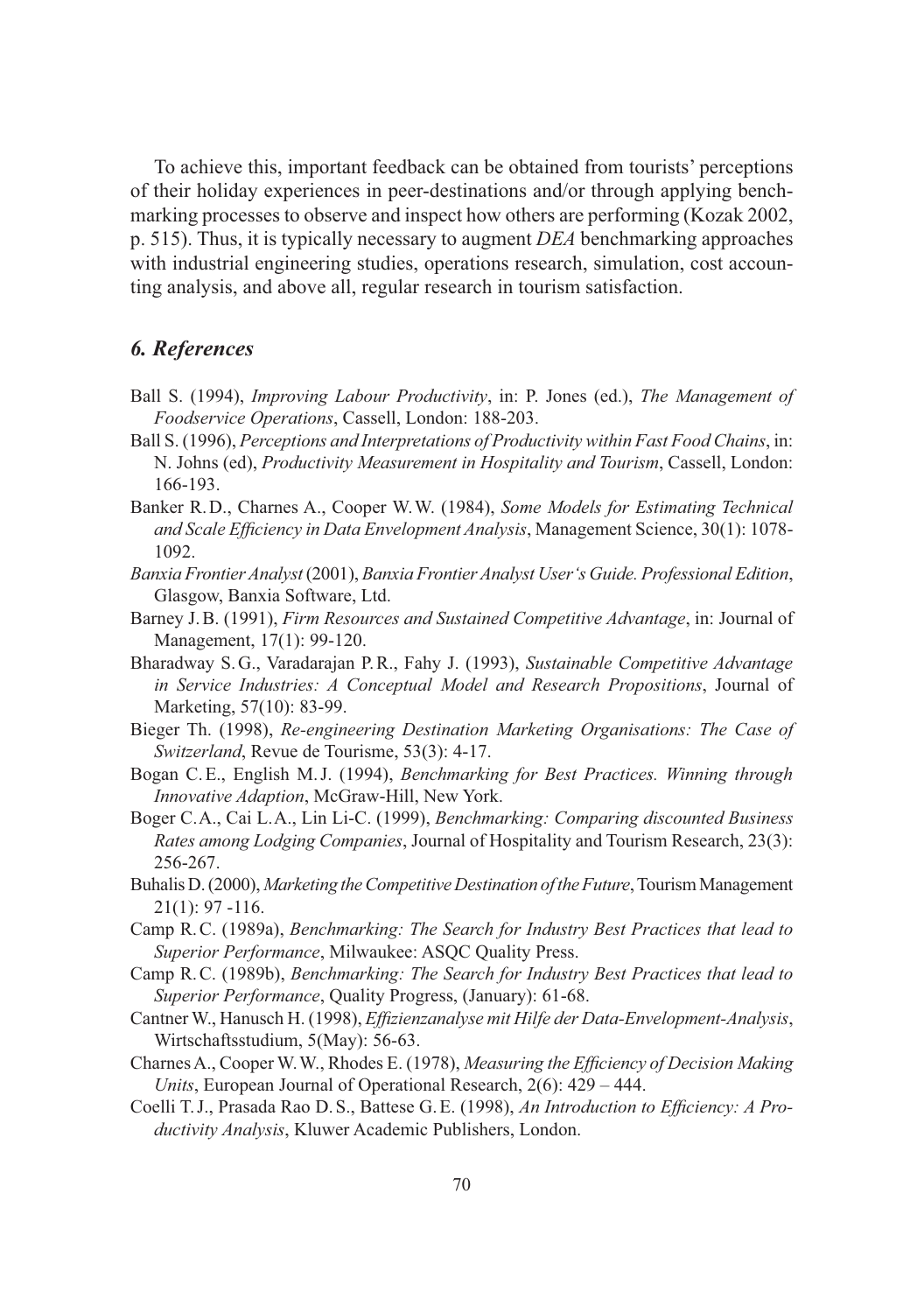- Collis D. J., Montgomery C. A (1995), *Competing on Resources: Strategy in the 1990´s*, Harvard Business Review, 73(4): 118-128
- Cooper W. W., Seiford L. M., Tone K. (2000), *Data Envelopment Analysis*, Kluwer Academic Publishers: Boston.
- Cox A., Thompson I. (1998), *On the Appropriateness of Benchmarking*, Journal of General Management, 23(3): 1-20.
- Crouch G. I., Ritchie G. R. B. (1999), *Tourism, Competitiveness and Social Prosperity*, Journal of Business Research, 44(1): 137-152.
- Fitzsimmons J., Fitzsimmons M. (2001), *Service Management-Operations. Strategy and Information Technology*, 3<sup>th</sup> edition, IrwinMcGraw-Hill: Boston, MA.
- Flagestad A., Hope A. C. (2001), *Strategic Success in Wintersports Destinations: A Sustainable Value Creation Perspective*, Tourism Management, 22(1): 445-461.
- Fuchs M. (2002a), *Destinationsbenchmarking alpiner Wintersportorte Modeerscheinung oder wettbewerbsstrategische Notwendigkeit?* Tourism Review, 57(3): 20-28.
- Fuchs M. (2002b), *Zur Produktivität von Dienstleistungen Eine praxisorientierte Analyse bestehender Messungsansätze*, in: Hinterhuber H. H., Stahl H. K. (eds.), *Zur wertsteigernden Führung von Dienstleistungsunternehmen*, Wiesbaden: Gabler: 220-243.
- Fuchs M. (2002c), *Destination Benchmarking Ein strategischer Managementansatz am Beispiel des Tiroler Sommertourismus*, Tourismus Journal, 6(3): 291-320.
- Fuchs M., Peters M., Weiermair K. (2002), *Tourism Sustainability through Destination Benchmarking Indicator Systems: The Case of Alpine Tourism*, Tourism Recreation Research, 27(3): 21-33.
- Fuchs M., Weiermair K. (2004), *Destination Benchmarking An Indicator's Potential for Exploring Guest Satisfaction*, Journal of Travel Research, 42(3): (in print).
- Go F., Govers R. (2000), *Integrated Quality Management for Tourist Destinations: A European Perspective on Achieving Competitiveness*, Tourism Management 21(1): 79-88.
- Grant R. M. (1991), *The Resource-based Theory of Competitive Advantage: Implications for Strategy Formulation*, California Management Review, 33:114-136.
- Gummesson E. (1994), *Service Management: An Evaluation and the Future*, International Journal of Service Industry Management, 5(1):77-96.
- Hawdon D., Hodson M. (1996), *The Use of Data Envelopment in Benchmarking*, Business Economist, 27(3): 23-40.
- Hartwich F., Kyi T. (1999), *Measuring Efficiency in Agricultural Research: Strengths and Limitations of Data Envelopment Analysis*, Institute of Agricultural Economics and Social Sciences in the Tropics and Subtropics, University of Hohenheim, Germany, Discussion Paper No. 99/8.
- Heap J. (1996), *Top-Line productivity: A Model for the Hospitality and Tourism Industry*, in: Johns N. (ed.), *Productivity Management in Hospitality and Tourism*, London: Cassell: 2-18.
- Heskett J. (1990), *Service Breakthrough*, New York: The Free Press.
- Jones P., Hall M. (1996), *Productivity and the New Service Paradigm*, in: N. Johns (ed), *Productivity Measurement in Hospitality and Tourism*, Cassell, London: 227-239.
- Johns N. (1996), *Productivity Measurement in Hospitality and Tourism. Developing a Model for the Service Sector*, Cassell: London.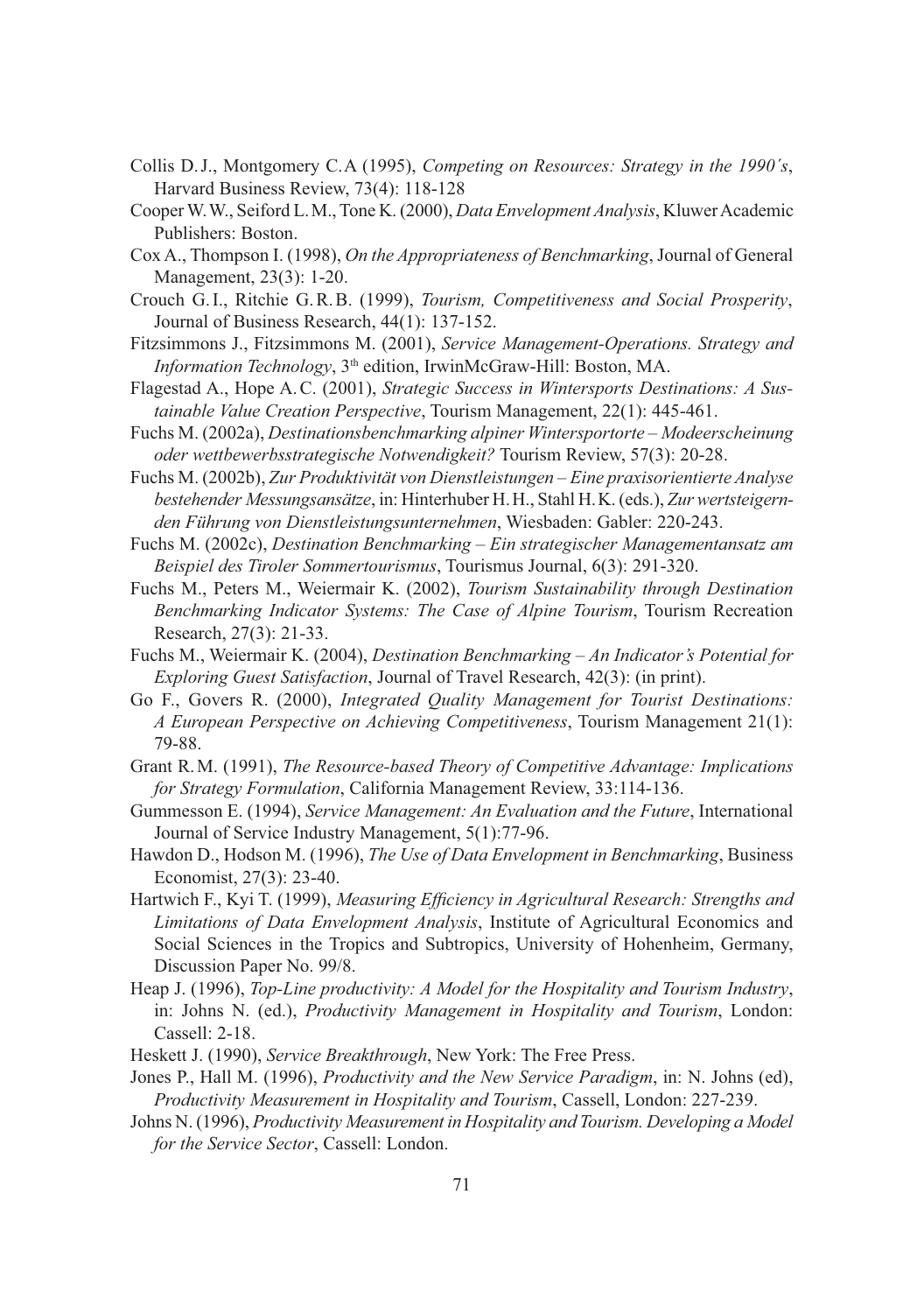- Johns N., Lee-Ross D., Graves-Morris R., Ingram H. (1996), *Quality Benchmarking in the Small Hotel Sector using Profile Accumulation: A new Measurement Tool. Proceedings of the 5th Annual Hospitality Research Conference*, Nottingham Trent University, pp. 192- 207.
- Johns N., Howcroft B., Drake L. (1997), *The Use of Data Envelopment Analysis to Monitor Hotel Productivity*, Progress in Tourism & Hospitality Research, 3(2): 119-127.
- Karlof B., Ostblom S. (1994), *Benchmarking: A Signpost Excellence in Quality and Productivity*, John Wiley: West Sussex.
- Kozak M. (2002), *Destination Benchmarking*, Annals of Tourism Research, 29(2): 497- 519.
- Kozak M., Rimmington M. (1998), *Benchmarking: Destination Attractiveness and Small Hospitality Business Performance*, International Journal of Contemporary Hospitality Management 10(5): 184-188.
- Lewin A. Y., Seiford L. M. (eds.), (1997), *From Efficiency Calculations to a New Approach for Organizing and Analyzing: DEA – Fifteen Years Later*, Annals of Operations Research, 73 (Special Issue).
- Løwendahl B., Revang Ø. (1997), *Challenges to existing Strategy Theory in Post Industrial Society*, Strategic Management Journal 19(8): 755-773
- Mahoney J. T., Pandian J. R. (1992), *The Resource based-View within the Conversation of Strategic Management*, Strategic Management Journal, 13(5): 363-380.
- Mayrhuber Chr., Paterson I., Wörgötter A. (1998), *Arbeitsmarkt- und Beschäftigungssystem des Bundeslandes Tirol*, in: Weiermair K., Fuchs M. (eds.), *RETTOURISM II – Studies in Tourism and Service Economics*, University of Innsbruck, Austria, p. 40-112.
- Mentzer T., Bienstock C., Kahn K. (1995), *Benchmarking Satisfaction, Marketing Management*, 4(Summer): 7-40.
- Metters R. D., Frei X. F., Vargas V. A. (1999), *Measurement of Multiple Sites in Service Firms with Data Envelopment Analysis*, Production and Operations Management, 8 (3): 264-281.
- Miller G. (2001), *The Development of Indicators for Sustainable Tourism: Results of a Delphi Survey of Tourism Researchers*, Tourism Management, 22: 351-362.
- Morey R. C., Dittman D. A (1995), *Evaluating a Hotel GM's Performance*, Cornell Hotel and Restaurant Administration Quarterly, (October): 30-35.
- Morgan I., Rao J. (2002), *Aligning Service Strategy through Super-Measure Management*, in: *Academy of Management Executive*, Vol. 16, No. 4, S. 121-131.
- Osterloh M., Frost J. (1996), *Prozessmanagement als Kernkompetenz: Wie Sie Business Reengineering strategisch nutzen können*, Gabler, Wiesbaden.
- Parasuraman A., Zeithaml V. A., Berry L. L. (1988), *SERVQUAL: A Multiple Item Scale for measuring Consumer Perceptions of Service Quality*, Journal of Retailing, 64(2): 12-40.
- Parasuraman A. (2002), *Service Quality and Productivity: A Synergistic Perspective*, Managing Service Quality, 12(1): 6-9
- Porter M. E. (1980), *Competitive Strategy*, New York: The Free Press.
- Porter M. E. (1985), *Competitive Advantage*, New York: The Free Press.
- Ritchie B. J. R., Crouch G. I. (2000), *The Competitive Destination. A Sustainable Perspective*, Tourism Management, 21(1): 1-7.